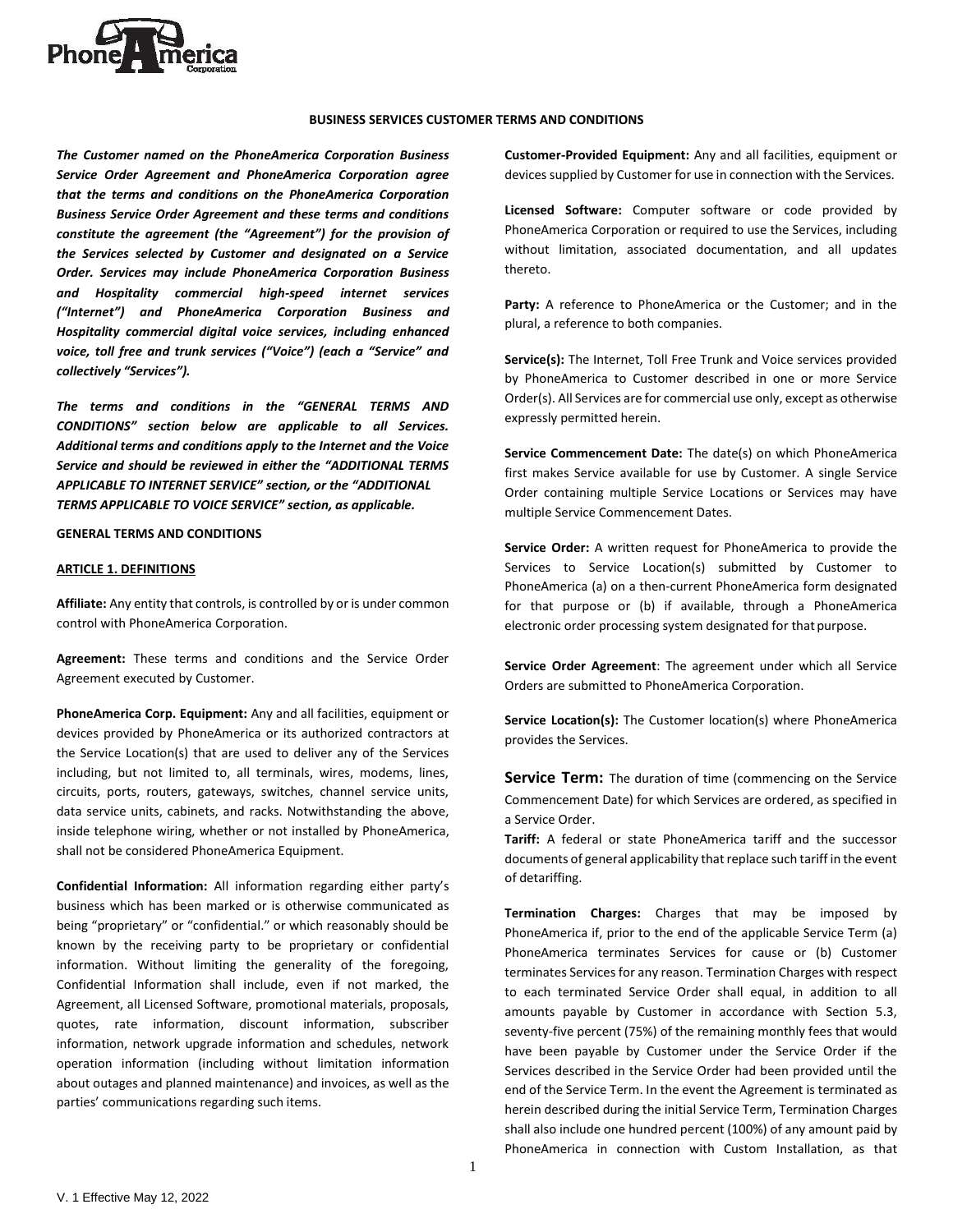

term is defined in Section 2.7, for the Services provided by PhoneAmerica under the Service Order.

### **ARTICLE 2. DELIVERY OF SERVICES**

**2.1 Orders.** Customer shall submit to PhoneAmerica a properly completed Service Order to initiate Services to a Service Location(s). A Service Order shall become binding on the parties upon the earlier of (i) it is specifically accepted by PhoneAmerica Corp. either electronically or in writing, (ii) PhoneAmerica begins providing the Services described in the Service Order or (iii) PhoneAmerica begins Custom Installation (as defined in Section 2.7) for delivery of the Services described in the Service Order, whichever is earlier. When a Service Order becomes effective it shall be deemed part of, and shall be subject to, the Agreement.

**2.2 Speed.** PhoneAmerica makes no representation regarding the speed of the Internet Service. Actual speeds may vary and are not guaranteed. Many factors affect speed including, without limitation, the number of workstations using a single connection.

**2.3 Access.** Customer, at no cost to PhoneAmerica, shall secure and maintain all necessary rights of access to Service Location(s) for PhoneAmerica to install and provide the Services, unless PhoneAmerica has secured such access prior to this Agreement. In addition, Customer shall provide an adequate environmentally controlled space and such electricity as may be required for installation, operation, and maintenance of the PhoneAmerica Equipment used to provide the Services within the Service Location(s). PhoneAmerica and its employees and authorized contractors will require free ingress and egress into and out of the Service Location(s) in connection with the provision of Services. Upon reasonable notice from PhoneAmerica, Customer shall provide all required access to PhoneAmerica and its authorizedpersonnel.

**2.4 Service Commencement Date.** Upon installation and connection of the necessary facilities and equipment to provide the Services, or in the case of Voice, the day Voice Service is activated, PhoneAmerica shall notify Customer that the Services are available for use, and the date of such notice shall be called the "Service Commencement Date." Any failure or refusal on the part of Customer to be ready to receive the Services on the Service Commencement Date shall not relieve Customer of its obligation to pay applicable Service charges.

**2.5 PhoneAmerica Equipment.** PhoneAmerica Equipment is and shall remain the property of PhoneAmerica regardless of where installed within the Service Location(s), and shall not be considered a fixture or an addition to the land or the Service Location(s). At any time PhoneAmerica may remove or change PhoneAmerica Equipment in its sole discretion in connection with providing the Services. Customer shall not move, rearrange, disconnect, remove, attempt to repair, or otherwise tamper with any

PhoneAmerica Equipment or permit others to do so, and shall not use the PhoneAmerica Equipment for any purpose other than that authorized by the Agreement. PhoneAmerica shall maintain PhoneAmerica Equipment in good operating condition during the term of this Agreement; provided, however, that such maintenance shall be at PhoneAmerica expense only to the extent that it is related to and/or resulting from the ordinary and proper use of the PhoneAmerica Equipment and all other maintenance shall be at Customer's expense. Customer is responsible for damage to, or loss of, PhoneAmerica Equipment caused by its acts or omissions, and its noncompliance with this Section, or by fire, theft or other casualty at the Service Location(s). Customer agrees not to take any action that could reasonably be expected to directly or indirectly impair PhoneAmerica title to or continued use of the PhoneAmerica Equipment, or expose PhoneAmerica to any claim, lien, encumbrance, or legal process, except as otherwise agreed in writing by the Parties. Following PhoneAmerica discontinuance of the Services to the Service Location(s), PhoneAmerica shall have the right to remove, at its sole cost and expense, the PhoneAmerica Equipment including, but not limited to, that portion of the PhoneAmerica Equipment located within the Service Location(s); provided that following such removal, Customer shall be responsible for returning the Service Location(s) to its prior condition and PhoneAmerica shall have no liability with respect thereto.

**2.6 Customer-Provided Equipment.** PhoneAmerica shall have no obligation to install, operate, or maintain Customer-Provided Equipment. Customer alone shall be responsible for providing maintenance, repair, operation and replacement of all inside telephone wiring and equipment and facilities on the Customer's side of the cable modem, route and/or coaxial input connection. All Customer-Provided Equipment and wiring that Customer uses in connection with the Services must be fully compatible with the Services. Customer shall be responsible for the payment of all charges for troubleshooting, maintenance or repairs attempted or performed by PhoneAmerica employees or authorized contractors when the difficulty or trouble report results from Customer-Provided Equipment.

**2.7 Engineering Review.** Each Service Order submitted by Customer shall be subject to an engineering review by PhoneAmerica. The engineering review will determine whether the cable plant must be extended, built or upgraded in order to provide the ordered Services at the requested Service Location(s), or whether Service installation has to be expedited to meet the Customer's requested Service Commencement Date (" Custom Installation") . PhoneAmerica will provide Customer written notification in the event Service installation at any Service Location will require an additional one-time installation fee ("Custom Installation Fee"). Customer will have five (5) days from receipt of such notice to reject the Custom Installation Fee and terminate, without further liability, the Service Order with respect to the affected Service Location(s).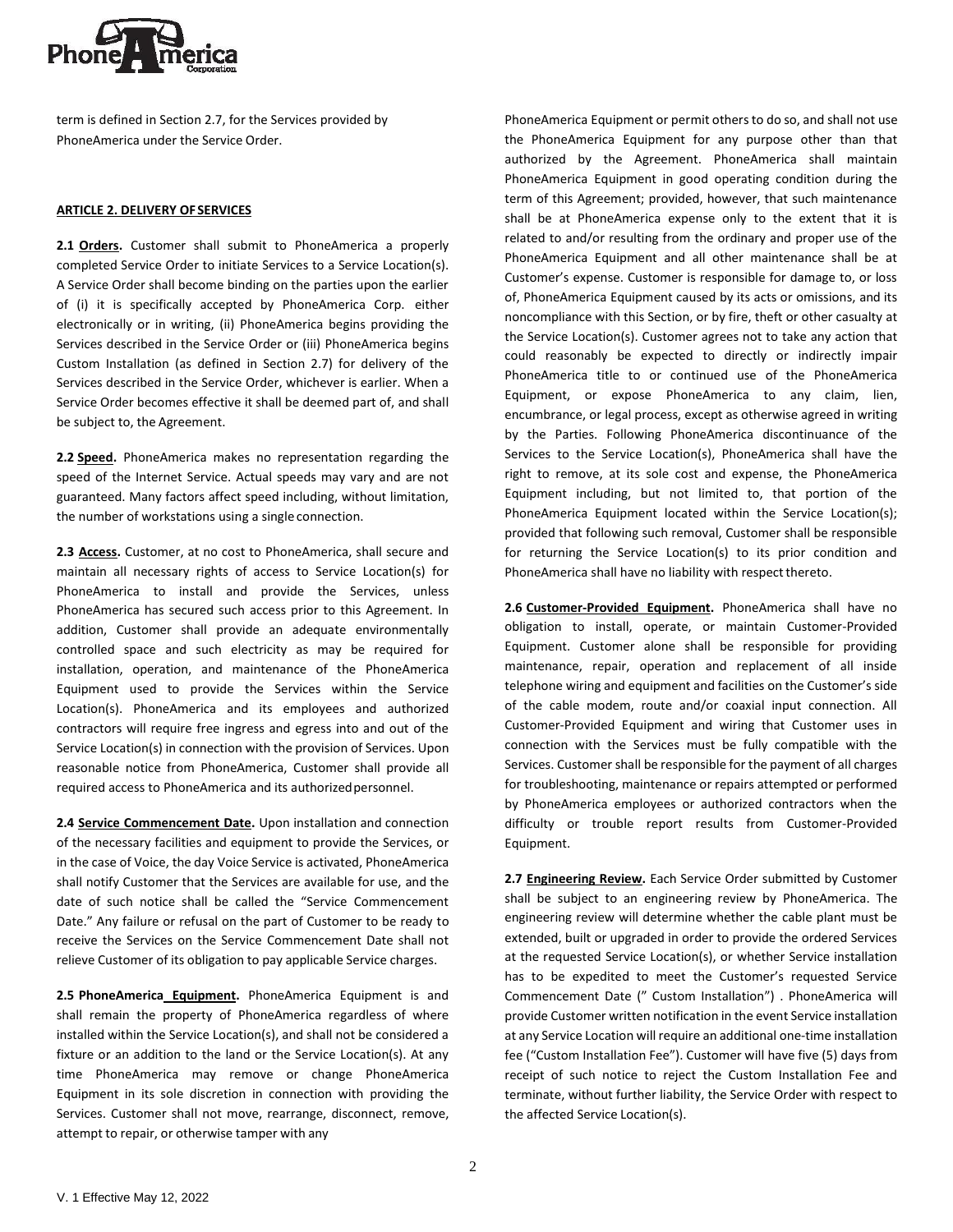

**2.8 Administrative Web Site.** PhoneAmerica may, at its sole option, make one or more administrative web sites available to Customer in connection with Customer's use of the Services (each an "Administrative Web Site"). PhoneAmerica may furnish Customer with one or more user identifications and/or passwords for use on the Administrative Web Site. Customer shall be responsible for the confidentiality and use of such user identifications and/or passwords and shall immediately notify PhoneAmerica if there has been an unauthorized release, use or other compromise of any user identification or password. In addition, Customer agrees that its authorized users shall keep confidential and not distribute any information or other materials made available by the Administrative Web Site. Customer shall be solely responsible for all use of the Administrative Web Site, and PhoneAmerica shall be entitled to rely on all Customer uses of and submissions to the Administrative Web Site as authorized by Customer. PhoneAmerica shall not be liable for any loss, cost, expense or other liability arising out of any Customer use of the Administrative Web Site or any information on the Administrative Web Site. PhoneAmerica may change or discontinue the Administrative Web Site, or Customer's right to use the Administrative Web Site, at any time. Additional terms and policies may apply to Customer's use of the Administrative Web Site. These terms and policies will be posted on the site.

#### **ARTICLE 3. CHARGES, BILLING AND PAYMENT**

**3.1 Charges.** Customer shall pay PhoneAmerica one hundred percent (100%) of the Custom Installation Fee prior to the installation of Service. Customer further agrees to pay all charges associated with the Services, as set forth or referenced in the applicable Service Order(s) or invoiced by PhoneAmerica. These charges may include, but are not limited to installation charges, monthly recurring service charges, usage charges including without limitation charges for the use of PhoneAmerica Equipment, per-call charges, charges for service calls, maintenance and repair charges, and applicable federal, state, and local taxes, fees, surcharges and recoupments (however designated). Some Services such as measured and per-call charges, (as explained below in the Voice Additional Terms) may be invoiced after the Service has been provided to Customer. PhoneAmerica, in its sole discretion, may amend the pricing Schedule from time to time and such amendments shall become effective twenty- four (24) hours after notice to Customer. Unless specified explicitly to the contrary, all prices are in U.S. dollars. With respect to all prepaid Services, Customer must maintain a positive account balance with PhoneAmerica with respect to such Services. No termination of this Agreement shall relieve Customer of its obligation to make payments due hereunder, including past balances. Customer acknowledges and agrees that all bills shall be calculated and paid based on PhoneAmerica records.

**3.2 Third-Party Charges.** Customer may incur charges from third party service providers that are separate and apart from the amounts

charged by PhoneAmerica. These may include, without limitation, charges resulting from accessing on-line services, calls to parties who charge for their telephone-based services, purchasing or subscribing to other offerings via the Internet or interactive options on Public View Video, Video, or otherwise. Customer agrees that all such charges, including all applicable taxes, are Customer's sole responsibility. In addition, Customer is solely responsible for protecting the security of credit card information provided to others in connection with such transactions.

**3.3 Payment of Bills.** Except as otherwise indicated herein or on the Service Order(s), PhoneAmerica will invoice Customer in advance on a monthly basis for all monthly recurring Service charges and fees arising under the Agreement. All other charges will be billed monthly in arrears. Customer shall make payment to PhoneAmerica for all invoiced amounts within thirty (30) days after the date of the invoice. Any amounts not paid to PhoneAmerica within such period will be considered past due. If a Service Commencement Date is not the first day of a billing period, Customer's next monthly invoice shall include a *pro-rated* charge for the Services, from the date of installation to the first day of the new billing. In certain cases, PhoneAmerica may agree to provide billing services on behalf of third parties, as the agent of the third party. Any such third-party charges shall be payable pursuant to any contract or other arrangement between Customer and the third party. PhoneAmerica shall not be responsible for any dispute regarding these charges between Customer and such third party. Customer must address all such disputes directly with the third party.

**3.4 Partial Payment.** Partial payment of any bill will be applied to the Customer's outstanding charges in the amounts and proportions as solely determined by PhoneAmerica. No acceptance of partial payment(s) by PhoneAmerica shall constitute a waiver of any rights to collect the full balance owed under the Agreement.

**3.5 Payment by Credit Card.** Upon Customer's written request and PhoneAmerica acceptance of such request, PhoneAmerica will accept certain credit card payments for charges generated under the Agreement. By providing PhoneAmerica with a credit card number, Customer authorizes PhoneAmerica to charge the card for all charges generated under this Agreement, until (i) this Agreement is terminated or (ii) Customer provides sixty (60) days prior notice that PhoneAmerica stop charging the credit card. Customer agrees to provide PhoneAmerica with updated credit card or alternate payment information on a timely basis prior to the expiration or termination of the credit card on file or in the event that Customer's credit card limit is or will be insufficient to cover payment. If PhoneAmerica is unable to charge Customer's credit card for any reason, Customer agrees to pay all amounts due, including any late payment charges or bank charges, upon demand by PhoneAmerica. PhoneAmerica may limit the option to pay by credit card to specific Services or may discontinue acceptance of credit card payments in whole or in part upon thirty (30) days prior notice to Customer.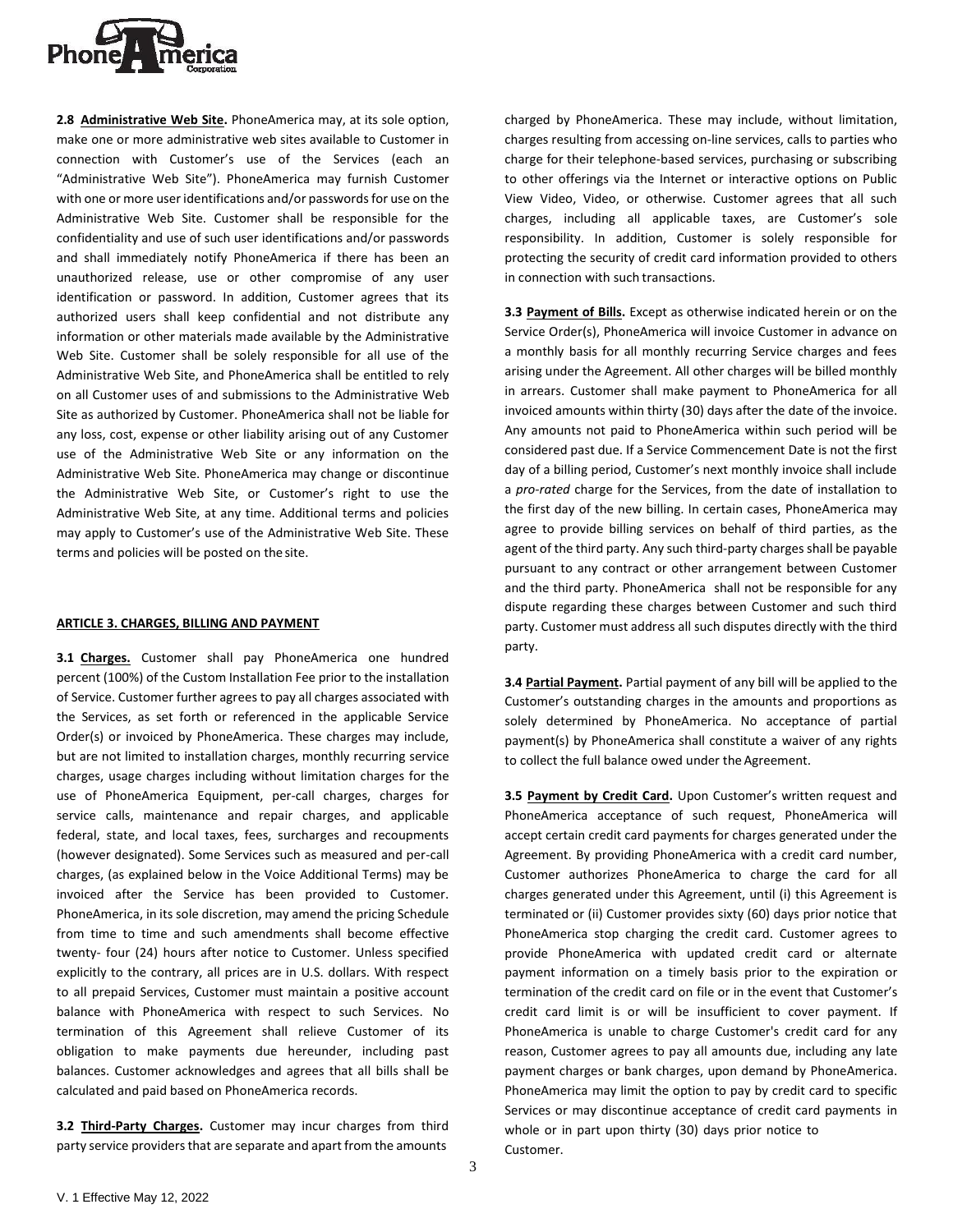

**3.6 Credit Approval and Deposits.** Initial and ongoing delivery of Services may be subject to credit approval. Customer shall provide PhoneAmerica with credit information requested by PhoneAmerica. Customer authorizes PhoneAmerica to make inquiries and to receive information about Customer's credit history from others and to enter this information in Customer's records. Customer represents and warrants that all credit information that it provides to PhoneAmerica will be true and correct. PhoneAmerica, in its sole discretion, may deny the Services based upon an unsatisfactory credit history. Additionally, subject to applicable regulations, PhoneAmerica may require Customer to make a deposit (in an amount not to exceed an estimated two-month's charge for the Services) as a condition to PhoneAmerica's provision of the Services, or as a condition to PhoneAmerica's continuation of the Services. The deposit will not, unless explicitly required by law, bear interest and shall be held by PhoneAmerica as security for payment of Customer's charges. If the provision of Service to Customer is terminated, or if PhoneAmerica, PhoneAmerica determines in its sole discretion that such deposit is no longer necessary, then the amount of the deposit will be credited to Customer's account or will be refunded to Customer, as determined by PhoneAmerica.

**3.7 Taxes and Fees.** Customer shall be responsible for the payment of any and all applicable local, state, and federal taxes or fees (however designated). Customer will be responsible to pay any Service fees, payment obligations and taxes that become applicableretroactively.

**3.8 Other Government-Related Costs and Fees.** PhoneAmerica reserves the right to invoice Customer for any fees or payment obligations in connection with the Services imposed by governmental or quasi-governmental bodies in connection with the sale, installation, use, or provision of the Services, including, without limitation, applicable franchise fees (if any), regardless of whether PhoneAmerica or its Affiliates pay the taxes directly or are required by an order, rule, or regulation of a taxing jurisdiction to collect them from Customer.. These obligations may include those imposed on PhoneAmerica or its affiliates by an order, rule, or regulation of a regulatory body or a court of competent jurisdiction, as well as those that PhoneAmerica or its affiliates are required to collect from the Customer or to pay to others in support of statutory or regulatory programs. For example, Voice customers are charged a monthly regulatory recovery fee to help defray PhoneAmerica's contributions to municipal, state, and federal programs including, without limitation, universal service, telecom relay services for the visually/hearing impaired, and 911/E911 programs and infrastructure. This regulatory recovery fee is not a tax, and it is not government-mandated. Taxes and other government-related fees and surcharges may be changed with or without notice,

**3.9 Disputed Invoice.** If Customer disputes any portion of an invoice, Customer must pay the undisputed portion of the invoice and submit a written claim, including all documentation substantiating Customer's claim, to PhoneAmerica for the disputed amount of the invoice by the invoice due date. The Parties shall negotiate in good

faith to resolve the dispute. However, should the parties fail to mutually resolve the dispute within sixty (60) days after the dispute was submitted to PhoneAmerica, all disputed amounts shall become immediately due and payable to PhoneAmerica.

**3.10 Past-Due Amounts.** Any undisputed payment not made when due will be subject to a late charge not to exceed the highest amount allowed by law on the unpaid invoice. If Customer's account is delinquent, PhoneAmerica may refer the account to a collection agency or attorney that may pursue collection of the past due amount and/or any PhoneAmerica Equipment that Customer fails to return in accordance with the Agreement. If PhoneAmerica is required to use a collection agency or attorney to collect any amount owed by Customer or any unreturned PhoneAmerica Equipment, Customer agrees to pay all reasonable costs of collection or other action. The remedies set forth in this Section 3.10 are in addition to and not in limitation of any other rights and remedies available to PhoneAmerica under the Agreement or at law or inequity.

**3.11 Rejected Payments.** Except to the extent otherwise prohibited by law, Customer will be assessed a service charge up to the full amount permitted under applicable law for any check or other instrument used to pay for the Services that has been rejected by the bank or other financial institution.

**3.12 Fraudulent Use of Services.** Customer is responsible for all charges attributable to Customer with respect to the Services, even if incurred as the result of fraudulent or unauthorized use of the Services. PhoneAmerica may, but is not obligated to, detect or report unauthorized or fraudulent use of Services to Customer. PhoneAmerica reserves the right to restrict, suspend or discontinue providing any Service in the event of fraudulent use by Customer.

### **ARTICLE 4. TERM**

**4.1 Agreement Term.** This Agreement shall terminate upon the expiration or other termination of the final existing Service Order entered into under this Agreement. The term of a Service Order shall commence on the Service Commencement Date and shall terminate at the end of the stated Service Term of such Service. Unless otherwise stated in these terms and conditions, if a Service Order does not specify a term of service, the Service Term shall be one (1) year from the Service Commencement Date.

**4.2 Service Order Renewal.** Upon the expiration of the Service Term, this Agreement and each applicable Service Order shall automatically renew for successive periods of one (1) year each ("Renewal Term(s)"), unless otherwise stated in these terms and conditions or prior notice of non-renewal is delivered by either Party to the other at least thirty (30) days before the expiration of the Service Term or the then current Renewal Term, or in the case of Louisiana Customers,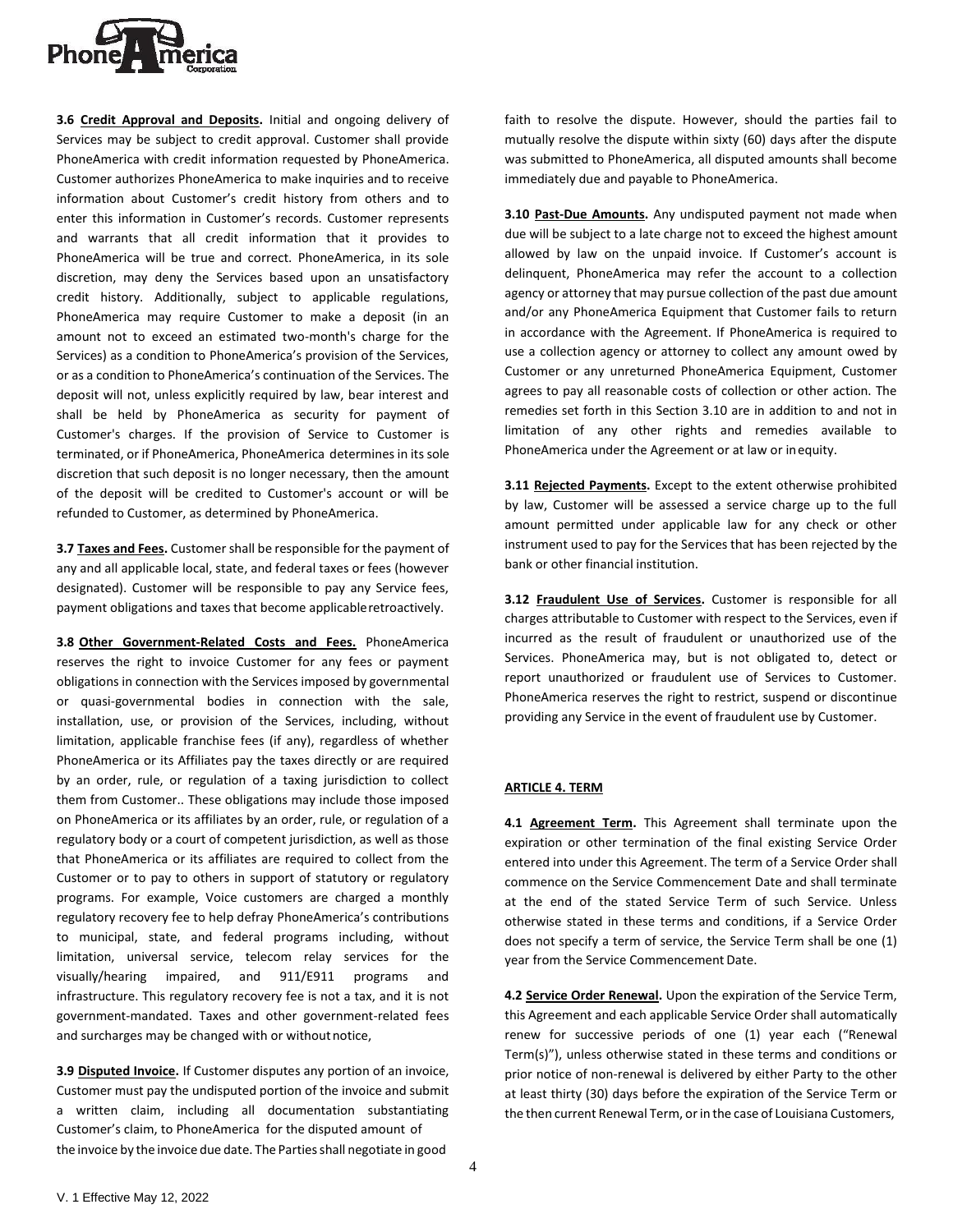

notice of non-renewal is delivered to PhoneAmerica within thirty (30) days following the expiration of the Service Term or the then current Renewal Term.

### **ARTICLE 5. TERMINATION OF AGREEMENT AND/OR A SALES ORDER**

**5.1 Termination for Convenience.** Notwithstanding any other term or provision in this Agreement, (i() Customer shall have the right to terminate a Service Order, or this Agreement in whole or part, at any time during the Service Term upon sixty (60) days prior notice to PhoneAmerica, and subject to payment to PhoneAmerica of all outstanding amounts due for the Services, any and all applicable Termination Charges, and the return of any and all PhoneAmerica Equipment and (ii) PhoneAmerica shall have the right to terminate a Service Order, or this Agreement in whole or part, at any time during the Service Term upon sixty (60) days prior notice to Customer.

**5.2 Termination for Cause.** The occurrence of any of the following events shall permit a termination of this Agreement for Cause.

(a) If Customer is in breach of a payment obligation (including failure to pay a required deposit), and fails to make payment in full within ten (10) days after receipt of notice of default, or has failed to make payments of all undisputed charges on or before the due date on three (3) or more occasions during any twelve (12) month period, PhoneAmerica may, at its option, terminate this Agreement, terminate the affected Service Orders, suspend Service under the affected Service Orders, and/or require a deposit, advance payment, or other satisfactory assurances in connection with any or all Service Orders as a condition of continuing to provide the Services. However, PhoneAmerica will not take any such action as a result of Customer's non-payment of a charge that is the subject of a timely billing dispute, unless the parties have reviewed the dispute and determined in good faith that the charge is correct.

(b) If Customer breaches any material term of this Agreement and the breach continues without remedy for thirty (30) days after notice of default, the PhoneAmerica, at its option, terminate this Agreement, terminate the affected Service Orders, suspend Service under the affected Service Orders, and/or require a deposit, advance payment, or other satisfactory assurances in connection with any or all Service Orders as a condition of continuing to provide the Services.

(c) This Agreement or any Service Order may be terminated by either party immediately if the other party has become insolvent, is involved in liquidation or termination of its business, is adjudicated bankrupt, or is involved in an assignment for the benefit of its creditors.

For the avoidance of doubt, termination by either party of a Service Order does not waive any other rights or remedies that it may have under this Agreement.

## **5.3 Effect of Expiration or Termination of the Agreement or a Service**

**Order**. Upon the expiration or termination of a Service Order for any reason: (i) PhoneAmerica may disconnect the applicable Service;

(ii) PhoneAmerica may delete all applicable data, files, electronic messages, voicemail or other information stored on PhoneAmerica's servers or systems; (iii) if Customer has terminated the Service Order prior to the expiration of the Service Term for convenience, or if PhoneAmerica has terminated the Service Order prior to the expiration of the Service Term as a result of material breach by Customer, PhoneAmerica may assess and collect from Customer applicable Termination Charges; (iv) Customer shall, permit PhoneAmerica access to retrieve from the applicable Service Locations any and all PhoneAmerica Equipment (however, if Customer fails to permit access, or if the retrieved PhoneAmerica Equipment has been damaged and/or destroyed other than by PhoneAmerica or its agents, normal wear and tear excepted, PhoneAmerica may invoice Customer for the full replacement cost of the relevant PhoneAmerica Equipment, or in the event of minor damage to the retrieved PhoneAmerica Equipment, the cost of repair, which amounts shall be immediately due and payable); and (v) if used in conjunction with the terminated Service, Customer's right to use applicable Licensed Software shall automatically terminate, and Customer shall be obligated to return the Licensed Software to PhoneAmerica.

**5.4 Regulatory and Legal Changes**. The parties acknowledge that the respective rights and obligations of each party as set forth in this Agreement upon its execution are based on law and the regulatory environment as it exists on the date of execution of this Agreement. PhoneAmerica may, in its sole discretion, immediately terminate this Agreement, in whole or in part, in the event there is a material change in any law, rule, regulation, Force Majeure event, or judgment of any court or government agency, and that change affects PhoneAmerica's ability to provide the Services herein.

# **ARTICLE 6. LIMITATION OF LIABILITY; DISCLAIMER OF WARRANTIES; WARNINGS**

**6.1** NEITHER PARTY WILL BE LIABLE TO THE OTHER FOR ANY INCIDENTAL, INDIRECT, SPECIAL, PUNITIVE OR CONSEQUENTIAL DAMAGES, WHETHER OR NOT FORESEEABLE, OF ANY KIND INCLUDING BUT NOT LIMITED TO ANY LOSS REVENUE, LOSS OF USE, LOSS OF BUSINESS OR LOSS OF PROFIT, WHETHER SUCH ALLEGED LIABILITY ARISES IN CONTRACT OR TORT, PROVIDED, HOWEVER, THAT NOTHING HEREIN IS INTENDED TO LIMIT CUSTOMER'S LIABILITY FOR AMOUNTS OWED FOR THE SERVICES, FOR ANY EQUIPMENT OR SOFTWARE PROVIDED BY PHONEAMERICA OR FOR EARLY TERMINATION CHARGES. EXCEPT AS OTHERWISE EXPRESSLY PROVIDED IN THIS AGREEMENT, THE ENTIRE LIABILITY OF PHONEAMERICA AND ITS OFFICERS, DIRECTORS, EMPLOYEES, AFFILIATES, AGENTS, SUPPLIERS OR CONTRACTORS ("ASSOCIATED PARTIES") FOR

LOSS, DAMAGES AND CLAIMS ARISING OUT OF THE DELIVERY OF THE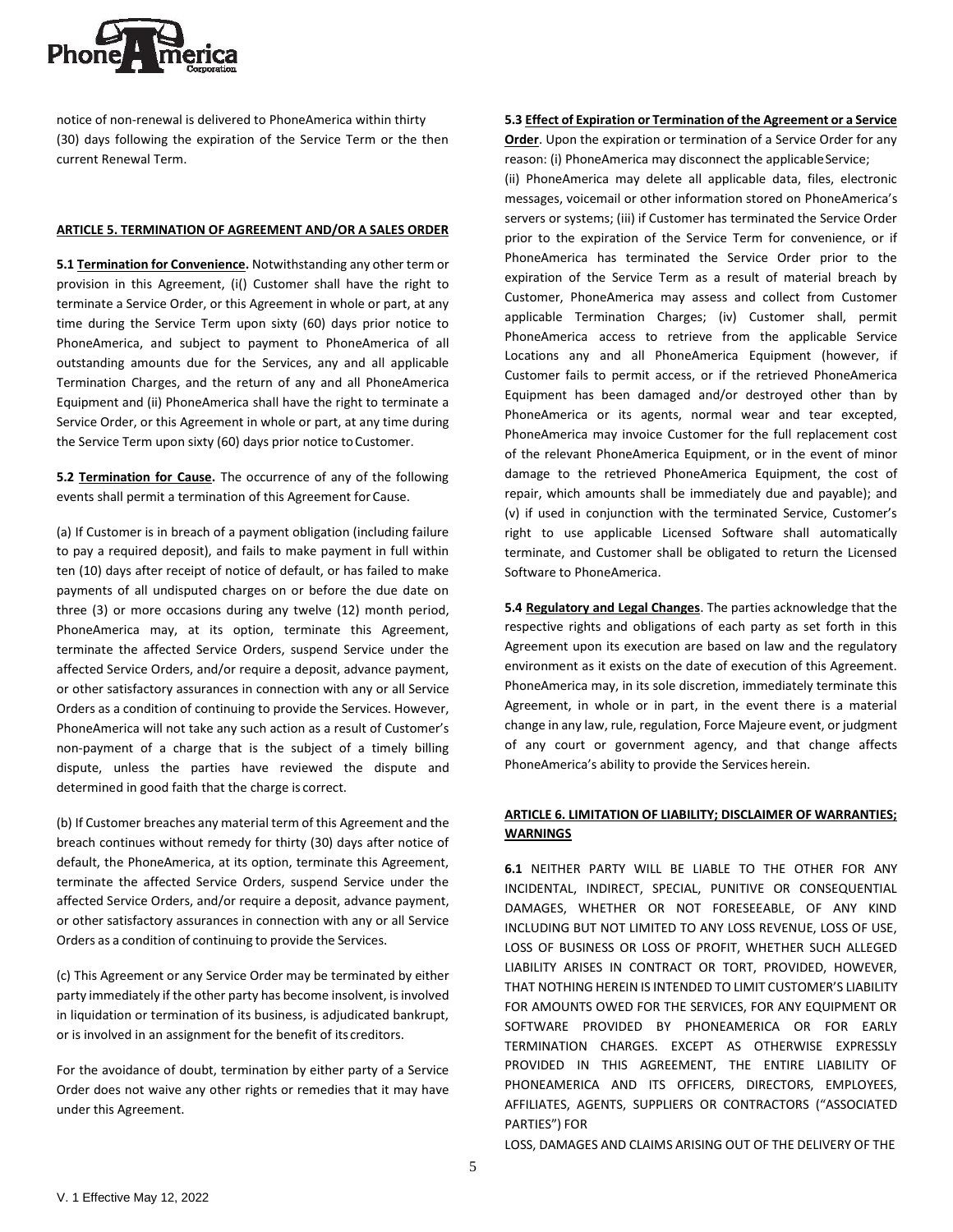

SERVICES INCLUDING, SHALL NOT EXCEED THE MONTHLY CHARGES, IF ANY, WHICH CUSTOMER HAS ACTUALLY PAID TO PHONEAMERICA FOR THE SERVICES. EXCEPT AS OTHERWISE EXPRESSLY SET FORTH HEREIN, THE REMEDIES SET FORTH IN ARTICLES 6 AND 7 ARE THE EXCLUSIVE REMEDIES OF THE PARTIES FOR ANY CLAIM ARISING UNDER OR RELATING TO THIS AGREEMENT AND/OR THE PROVISION OF THE SERVICES.

**6.2** PhoneAmerica MAKES NO WARRANTIES, EXPRESS OR IMPLIED, INCLUDING WITHOUT LIMITATION ANY IMPLIED WARRANTY OF MERCHANTABILITY, FITNESS FOR A PARTICULAR PURPOSE, TITLE AND NON- INFRINGEMENT WITH RESPECT TO THE SERVICES, PHONEAMERICA EQUIPMENT, OR LICENSED SOFTWARE. ALL SUCH WARRANTIES ARE HEREBY EXPRESSLY DISCLAIMED TO THE MAXIMUM EXTENT ALLOWED BY LAW. WITHOUT LIMITING THE GENERALITY OF THE FOREGOING, PHONEAMERICA DOES NOT WARRANT THAT THE SERVICES, PHONEAMERICA EQUIPMENT, OR LICENSED SOFTWARE WILL BE UNINTERRUPTED, ERROR-FREE, OR FREE OF LATENCY OR DELAY, OR THAT THE SERVICES PHONEAMERICA EQUIPMENT, OR LICENSED SOFTWARE WILL MEET YOUR REQUIREMENTS, OR THAT THE SERVICES, PHONEAMERICA EQUIPMENT, OR LICENSED SOFTWARE WILL PREVENT UNAUTHORIZED ACCESS BY THIRD PARTIES. ALL RISK AS TO THE QUALITY AND PERFORMANCE OF THE SERVICES IS WITH THE CUSTOMER.

**6.3** PHONEAMERICA CORPORATION MAKES NO WARRANTIES OR REPRESENTATIONS WITH RESPECT TO THE SERVICES, PHONEAMERICA EQUIPMENT, OR LICENSED SOFTWARE FOR USE BY THIRD PARTIES.

**6.4** IN NO EVENT SHALL PHONEAMERICA, OR ITS ASSOCIATED PARTIES, SUPPLIERS, CONTRACTORS OR LICENSORS BE LIABLE FOR ANY LOSS, DAMAGE OR CLAIM ARISING OUT OF OR RELATED TO: (i) STORED, TRANSMITTED, OR RECORDED DATA, FILES, OR SOFTWARE; (ii) ANY ACT OR OMISSION OF CUSTOMER, ITS USERS OR THIRD PARTIES; (iii) INTEROPERABILITY, INTERACTION OR INTERCONNECTION OF THE SERVICES WITH APPLICATIONS, EQUIPMENT, SERVICES OR NETWORKS PROVIDED BY CUSTOMER OR THIRD PARTIES; OR (iv) LOSS OR DESTRUCTION OF ANY CUSTOMER HARDWARE, SOFTWARE, FILES OR DATA RESULTING FROM ANY VIRUS OR OTHER HARMFUL FEATURE OR FROM ANY ATTEMPT TO REMOVE IT.

**6.5 DISRUPTION OF SERVICE**. PhoneAmerica shall not be liable for any inconvenience, loss, liability, or damage resulting from any interruption of the Services, directly or indirectly caused by, or proximately resulting from, any circumstances, including, but not limited to, causes attributable to Customer or Customer- Equipment; inability to obtain access to the Service Locations; loss of use of poles or other utility facilities; strike; labor dispute; riot or insurrection; war; explosion; malicious mischief; fire, flood, lightening, earthquake, wind, ice, extreme weather conditions or other acts of God; failure or reduction of power; or any court order, law, act or order of

government restricting or prohibiting the operation or delivery of the Services.

**6.6** Customer's sole and exclusive remedies under this Agreement are as expressly set forth in this Agreement. Certain of the above exclusions may not apply if the state in which a Service is provided does not allow the exclusion or limitation of implied warranties or does not allow the limitation or exclusion of incidental or consequential damages. In those states, the liability of PhoneAmerica and its affiliates and agents is limited to the maximum extent permitted by law.

## **ARTICLE 7. INDEMNIFICATION**

**7.1 Indemnification by PhoneAmerica**. Subject to Article 6, PhoneAmerica will indemnify and hold harmless Customer from and against any and all costs, damages, losses, liabilities, expenses, judgments, fines and settlements, including reasonable fees and disbursements of attorneys, accountants, and experts, arising from any and all claims, demands, actions, suits, or proceedings whether civil, criminal, administrative, or investigative (collectively, "Claims") relating to: (i) any Claim of any third party resulting from the negligence or willful act or omission of Indemnifying Party arising out of or related to the Agreement, the obligations hereunder, and uses of Services, PhoneAmerica Equipment, and Licensed Software; and (ii) any Claim of any third party alleging infringement of a U.S. patent or U.S. copyright arising out of or related to this Agreement, the obligations hereunder, and the use of Services, PhoneAmerica Equipment, and Licensed Software.

**7.2 Indemnification by Customer**. SUBJECT TO THE TERMS AND CONDITIONS OF THIS AGREEMENT, CUSTOMER AGREES TO DEFEND, HOLD HARMLESS, AND INDEMNIFY PhoneAmerica ONCE, ITS EMPLOYEES, DIRECTORS, OFFICERS AND AGENTS, FROM AND AGAINST ALL CLAIMS, ACTIONS, DAMAGES, AND/OR LIABILITIES, TOGETHER WITH ANY AND ALL LOSSES, FINES, PENALTIES, COSTS, AND EXPENSES, INCLUDING, WITHOUT LIMITATION, ATTORNEYS' FEES AND EXPENSES OR PENALTIES IMPOSED BY GOVERNMENTAL ENTITIES (COLLECTIVELY, THE "LIABILITIES") IN CONNECTION WITH ANY LITIGATION OR OTHER FORM OF ADJUDICATORY PROCEDURE, CLAIM, DEMAND, INVESTIGATION, OR FORMAL OR INFORMAL INQUIRY, OR ANY SETTLEMENT THEREOF, WHICH ARISES DIRECTLY OR INDIRECTLY FROM OR IN CONNECTION WITH THE NONFULFILLMENT OR BREACH OF ANY REPRESENTATION, WARRANTY, COVENANT, AGREEMENT, OR OBLIGATION OF CUSTOMER CONTAINED IN OR CONTEMPLATED BY THIS AGREEMENT. WITHOUT LIMITING THE FOREGOING, CUSTOMER'S OBLIGATION TO INDEMNIFY SPECIFICALLY INCLUDES: (I) ANY AND ALL LIABILITIES OF ANY KIND INCURRED BY PHONEAMERICA AS A RESULT OF ANY DISPUTE OR ERROR IN CUSTOMER'S CLASSIFICATION AS AN INFORMATION SERVICES PROVIDER AND/OR CLAIM OF EXEMPTION FROM ACCESS CHARGES ASSESSED ON THE TRAFFIC AND/OR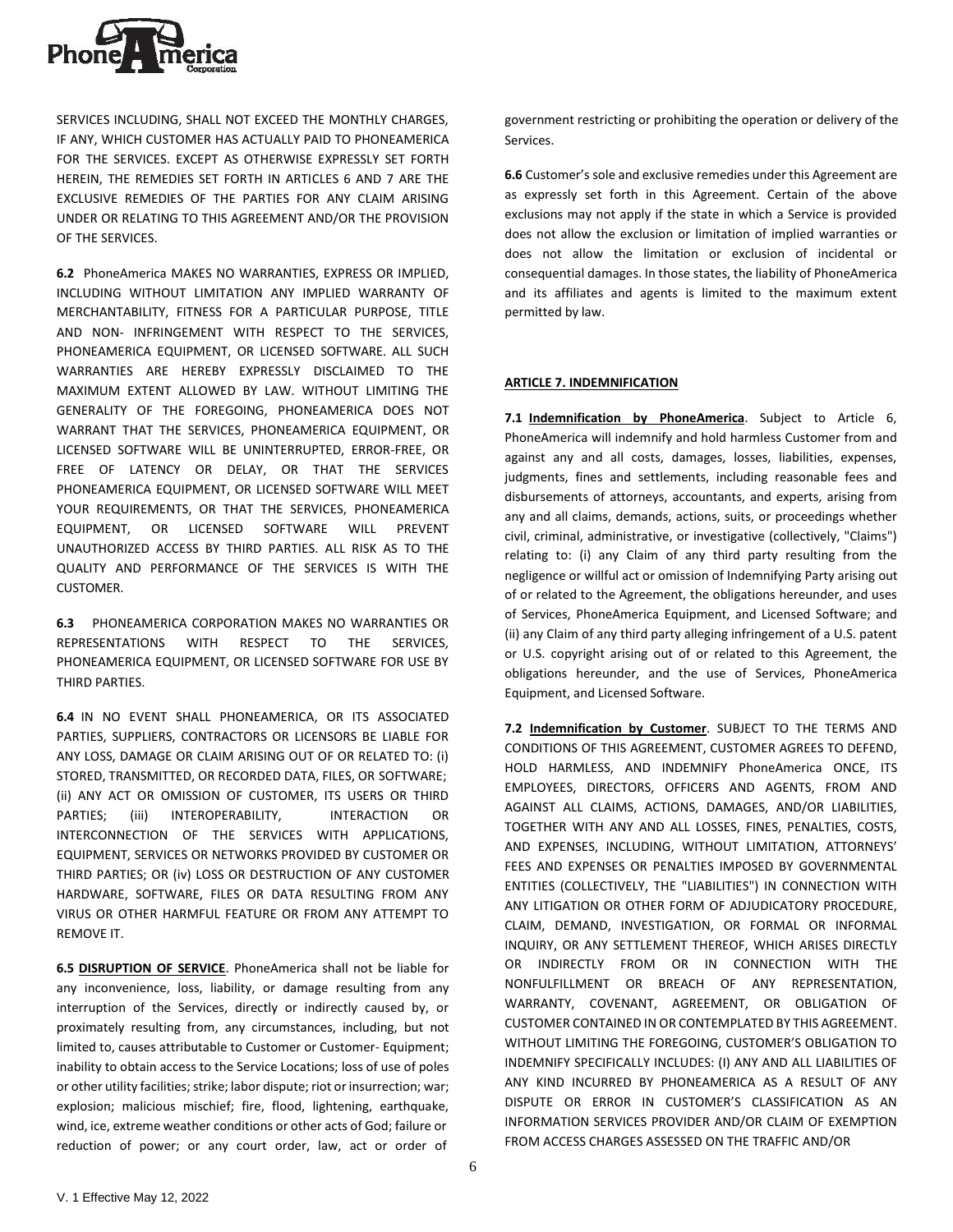

CUSTOMER'S (OR CUSTOMER'S END USERS') FAILURE TO PROPERLY IDENTIFY THE JURISDICTION OF TRAFFIC CARRIED OVER THE PHONEAMERICA SERVICES OR EXCHANGED WITH PHONEAMERICA ; (II) ANY AND ALL LIABILITIES ARISING FROM USE OF PHONEAMERICA SERVICE BY CUSTOMER OR ITS END USERS; (III) ANY AND ALL LIABILITIES ARISING FROM ANY BREACH OF CUSTOMER'S REPRESENTATIONS AND WARRANTIES HEREUNDER; (IV) ANY AND ALL LIABILITIES ARISING FROM CONTENT; AND (V) ANY AND ALL LIABILITIES OF ANY KIND INCURRED BY PHONEAMERICA AS A RESULT OF ANY DISPUTE, ERROR OR VIOLATION OF THE FCC'S RULES AND POLICIES REGARDING LNP OR TELEPHONE NUMBERING RESOURCES.

**7.2** The Indemnifying party (the "Indemnifying Party") agrees to indemnify and hold harmless the indemnified party (the "Indemnifying Party") for any loss, injury, liability, claim or demand ("Actions") that is the subject of Article 7 hereof. The Indemnified Party agrees to notify the Indemnifying Party promptly, in writing, of any Actions, threatened or actual, and to cooperate in every reasonable way to facilitate the defense or settlement of such Actions; provided that the failure to so notify the Indemnifying Party promptly shall not relieve the Indemnifying Party of any indemnification obligation hereunder except to the extent that the Indemnifying Party has been materially prejudiced thereby. The Indemnifying Party may, at its option, assume the defense of any Action with counsel of its own choosing, but which is reasonably satisfactory to the Indemnified Party. The Indemnified Party may employ its own counsel in any such case, and shall pay such counsel's fees and expenses. The Indemnifying Party shall not settle any claim for which indemnification is sought without the prior written consent of the Indemnified Party, such consent not to be unreasonable withheld, conditioned or delayed.

### **ARTICLE 8. SOFTWARE & SERVICES**

8.1 **License**. If and to the extent Customer requires the use of Licensed Software in order to use the Services supplied under any Service Order, Customer shall have a personal, nonexclusive, nontransferable, and limited license to use the Licensed Software in object code only and solely to the extent necessary to use the applicable Service during the corresponding Service Term. Customer may not claim title to, or an ownership interest in, any Licensed Software (or any derivations or improvements thereto) and Customer shall execute any documentation reasonably required by Phone-America, including, without limitation, end-user license agreements for the Licensed Software. PhoneAmerica and its suppliers shall retain ownership of the Licensed Software, and no rights are granted to Customer other than the limited license to use the Licensed Software under the terms expressly set forth in this Agreement.

**8.2 Restrictions.** Customer agrees that it shall not: (i) copy the Licensed Software (or any upgrades thereto or related written

materials) except for emergency back-up purposes or as permitted by the express written consent of PhoneAmerica; (ii) reverse engineer, decompile, or disassemble the Licensed Software; (iii) sell, lease, license, or sublicense the Licensed Software; or (iv) create, write, or develop any derivative software or any other software program based on the Licensed Software.

**8.3 Updates**. Customer acknowledges that the use of the Services may periodically require updates and/or changes to certain Licensed Software resident in the PhoneAmerica Equipment or Customer-Provided Equipment. If PhoneAmerica has agreed to provide updates and changes, PhoneAmerica may perform such updates and changes remotely or on-site, at PhoneAmerica's sole option. Customer hereby consents to, and shall provide free access for, such updates deemed reasonably necessary by PhoneAmerica.

**8.4 Ownership of Telephone Numbers and Addresses**. Customer acknowledges that use of the Services does not give it any ownership or other rights in any telephone number or Internet/on-line addresses provided, including but not limited to Internet Protocol ("IP") addresses, e-mail addresses and web addresses.

**8.5 Intellectual Property Rights in the Services**. Title and intellectual property rights to the Services are owned by PhoneAmerica, its agents, suppliers or affiliates or their licensors or otherwise by the owners of such material. The copying, redistribution, reselling, bundling or publication of the Services, in whole or in part, without express prior written consent from PhoneAmerica or other owner of such material, is prohibited.

### **ARTICLE 9. CONFIDENTIAL INFORMATION AND PRIVACY**

**9.1 Disclosure and Use.** All Confidential Information shall be kept by the receiving party in strict confidence and shall not be disclosed to any third party without the disclosing party's express written consent. Notwithstanding the foregoing, such information may be disclosed (i) to the receiving party's employees, affiliates, and agents who have a need to know for the purpose of performing this Agreement, using the Services, rendering the Services, and marketing related products and services (provided that in all cases the receiving party shall take appropriate measures prior to disclosure to its employees, affiliates, and agents to assure against unauthorized use or disclosure and shall remain liable for any disclosure thereof); or (ii) as otherwise authorized by this Agreement. Each party agrees to treat all Confidential Information of the other in the same manner as it treats its own proprietary information, but in no case using a degree of care less than a reasonable degree of care. Confidential Information may be used solely for the purposes of fulfilling the requirements of, and consummating the transactions contemplated by, this Agreement and may not be used for any other reason, including competing with the disclosing party.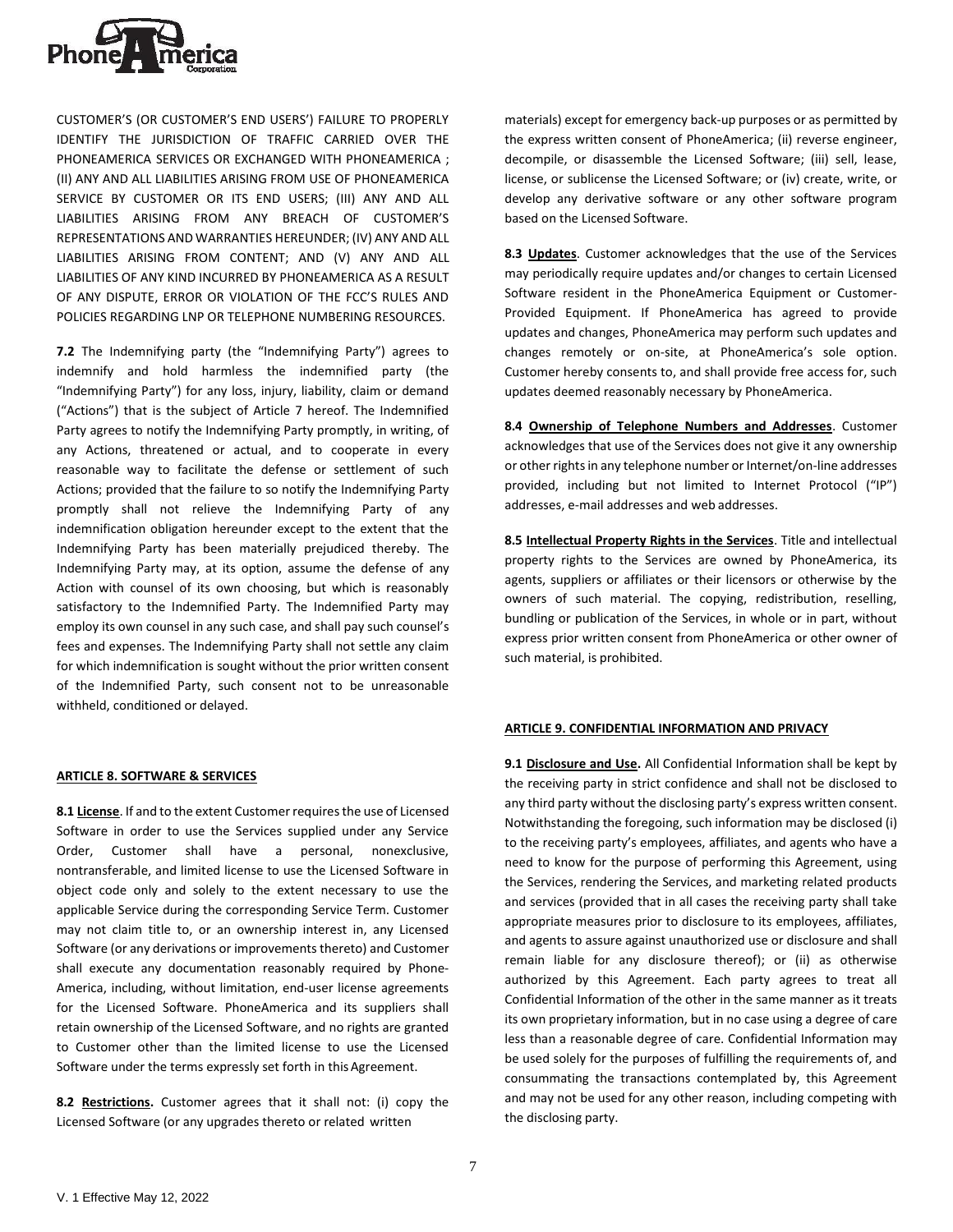

**9.2 Exceptions.** Notwithstanding the foregoing, each party's confidentiality obligations hereunder shall not apply to information that: (i) is already known to the receiving party without a pre-existing restriction as to disclosure; (ii) is or becomes publicly available without fault of the receiving party; (iii) is rightfully obtained by the receiving party from a third party without restriction as to disclosure, or is approved for release by written authorization of the disclosing party; (iv) is developed independently by the receiving party without use of the disclosing party's Confidential Information; or (v) is required to be disclosed by law orregulation.

**9.3 Remedies.** Notwithstanding any other Article of this Agreement, the non-breaching party shall be entitled to seek equitable relief to protect its interests pursuant to this Article 9, including, but not limited to, injunctive relief.

**9.4 Monitoring.** PhoneAmerica shall have no obligation to monitor postings or transmissions made in connection with the Services, however, Customer acknowledges and agrees that PhoneAmerica and its agents shall have the right to monitor any such postings and transmissions from time to time and to use and disclose them in accordance with this Agreement, and as otherwise required by law or government request. PhoneAmerica reserves the right to refuse to upload, post, publish, transmit or store any information or materials, in whole or in part, that, in PhoneAmerica sole discretion, is unacceptable, undesirable or in violation of this Agreement.

### **ARTICLE 9A: CUSTOMER PRIVACY POLICIES**

**Privacy Note Regarding Information Provided to Third Parties:**  PhoneAmerica is not responsible for any information provided by Customer to third parties, and this information is not subject to the privacy provisions of this Agreement or the privacy policies. Customer assumes all privacy and other risks associated with providing personally identifiable information to third parties via theServices.

#### **ARTICLE 10. PROHIBITED USES**

**10.1 Resale.** Except as otherwise provided in the General Terms and Conditions, Customer may not sell, resell, sublease, assign, license, sublicense, share, provide, or otherwise utilize in conjunction with a third party (including, without limitation, in any joint venture or as

part of any outsourcing activity) the Services or any component thereof.

**10.2 Use Policies**. Customer agrees to ensure that all uses of the PhoneAmerica Equipment and/or the Services installed at its premises ("use") are legal and appropriate. Specifically, Customer agrees to ensure that all uses by Customer or by any other person ("user"), whether authorized by Customer or not, comply with all applicable laws, regulations, and written and electronic instructions for use. PhoneAmerica reserves the right to act immediately and without notice to terminate or suspend the Services and/or to remove from the Services any information transmitted by or to Customer or users, if PhoneAmerica (i) determines that such use or information does not conform with the requirements set forth in this Agreement, (ii) determines that such use or information interferes with PhoneAmerica ability to provide the Services to Customer or others, (iii) reasonably believes that such use or information may violate any laws, regulations, or written and electronic instructions for use. PhoneAmerica action or inaction in enforcing acceptable use shall not constitute review or approval of Customer's or any other users' use or information. In addition to the foregoing, Customer acknowledges and agrees that neither PhoneAmerica nor its vendors are responsible for the content of the transmissions that may pass through the internet and/or the Services. Customer shall not be permitted to use the Services for any autodialing, fax broadcast, fax blasting, telemarketing or any other activity that would be inconsistent with personal, residential and reasonable business use patterns without the prior written consent of PhoneAmerica

**10.3 Violation.** Any breach of this Article 10 shall be deemed a material breach of this Agreement. In the event of such material breach, PhoneAmerica shall have the right to restrict, suspend, or terminate immediately any or all Service Orders, without liability on the part of PhoneAmerica, and then to notify Customer of the action that PhoneAmerica has taken and the reason for such action, in addition to any and all other rights and remedies under this Agreement.

#### **ARTICLE 11. Future Use**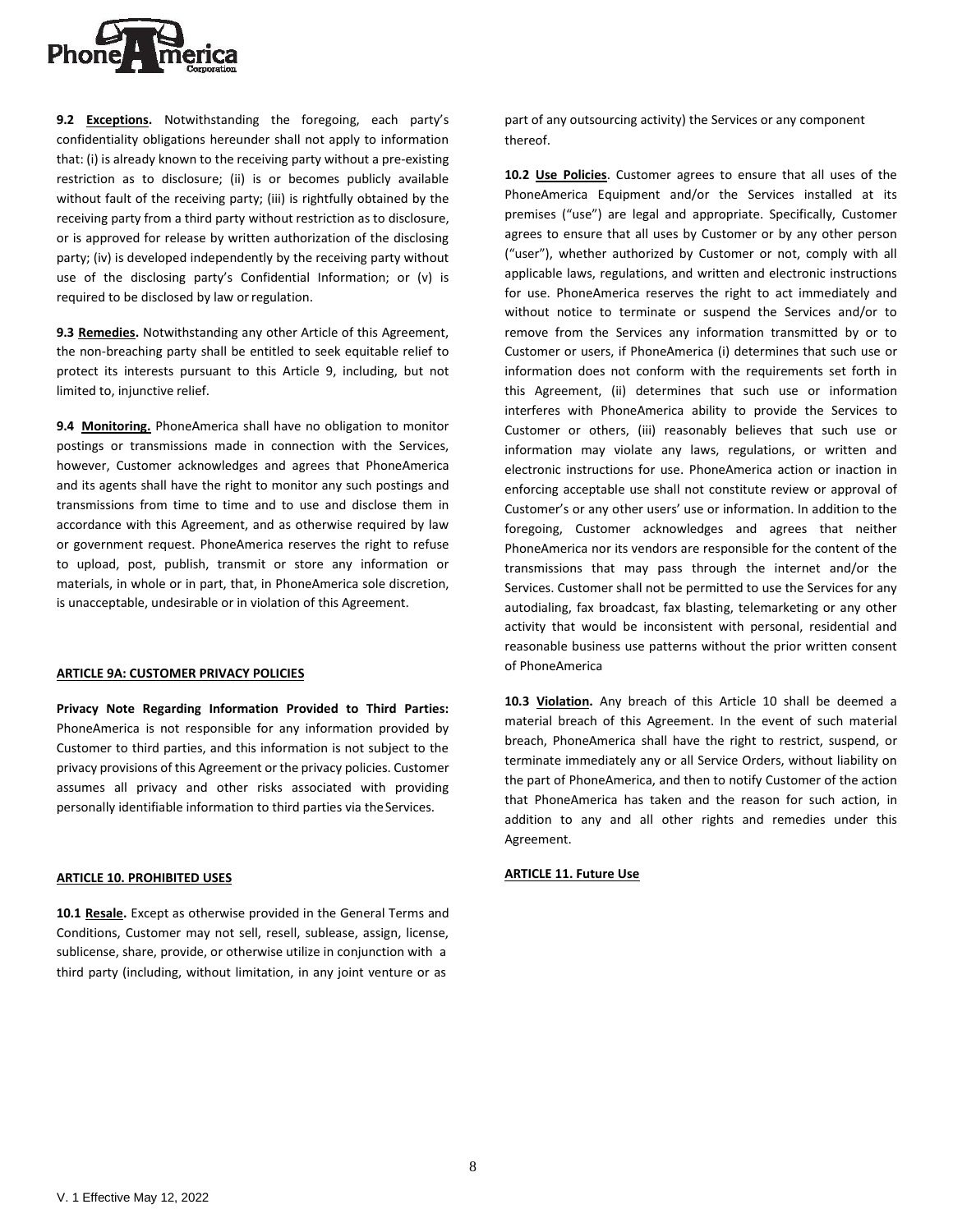

### **ARTICLE 12. INSURANCE**

**12.1** PhoneAmerica, shall maintain during the Initial Term or any Renewal Term commercial general liability insurance that covers its liability and obligations hereunder including property damage and personal injury.

**12.2** The liability limits under these policies shall be, at a minimum, one million (\$1,000,000) dollars per occurrence, with a combined single limit for bodily injury and property damage liability.

### **ARTICLE 13. MISCELLANEOUS TERMS**

**13.1 Force Majeure.** PhoneAmerica, shall not be liable to the Customer for any delay, failure in performance, loss, or damage to the extent caused by force majeure conditions such as acts of God, fire, pandemic, explosion, power blackout, cable cut, acts of regulatory or governmental agencies, unavailability of right-of- way, unavailability of services or materials upon which the Services rely, or other causes beyond PhoneAmerica's reasonable control. Notwithstanding the foregoing, the occurrence of any of the foregoing shall not excuse Customer's obligation to pay for Services. Changes in economic, business or competitive condition shall not be considered force majeure events unless caused directly or indirectly by the force majeure events set forth in this Section 12.2.

**13.2 Assignment and Transfer.** Neither Party shall assign any right, obligation or duty, in whole or in part, nor of any other interest hereunder, without the prior written consent of the other Party, which shall not be unreasonably withheld. The foregoing notwithstanding, PhoneAmerica may assign this Agreement to any affiliate, related entity, or successor in interest without Customer's consent. In addition, PhoneAmerica may partially assign its rights and obligations hereunder to any party that acquires from PhoneAmerica all or substantially all of the assets of a network(s) in which the Services is deployed to Customer. All obligations and duties of either Party under this Agreement shall be binding on all successors in interest and assigns of such Party.

**13.3 Export Law and Regulation**. Customer acknowledges that any products, software, and technical information (including, but not

limited to, services and training) provided pursuant to the Agreement may be subject to U.S. export laws and regulations, and any foreign use or transfer of such products, software, and technical information must be authorized under those regulations. Customer agrees that it will not use distribute, transfer, or transmit the products, software, or technical information (even if incorporated into other products) except in compliance with U.S. export regulations. If requested by PhoneAmerica, Customer also agrees to sign written assurances and other export-related documents as may be required for PhoneAmerica to comply with U.S. export regulations.

**13.4 Notices.** Except as otherwise provided in this Agreement, any notices or other communications contemplated or required under this Agreement, in order to be valid, shall be in writing and shall be given via personal delivery, overnight courier, or via U.S. Certified Mail, Return Receipt Requested. Notices to Customer shall be sent to the Customer billing address; notices to PhoneAmerica shall be sent to 8 N. Bacton Hill Road Frazer, PA 19355, Attn: Director of Operations. All such notices shall be deemed given and effective on the day when delivered by overnight delivery service or certified mail.

**13.5 Entire Understanding.** The Agreement constitutes the entire understanding of the parties related to the subject matter hereof. The Agreement supersedes all prior agreements, proposals, representations, statements, or understandings, whether written or oral, concerning the Services or the parties' rights or obligations relating to the Services. Any prior representations, promises, inducements, or statements of intent regarding the Services that are not expressly provided for in this Agreement are of no effect. Terms or conditions contained in any purchase order, or restrictive endorsements or other statements on any form of payment, shall be void and of no force or effect. Only specifically authorized representatives of PhoneAmerica may make modifications to this Agreement or this Agreement's form. No modification to the form or this Agreement made by a representative of PhoneAmerica who has not been specifically authorized to make such modifications shall be binding upon PhoneAmerica. No subsequent agreement among the parties concerning the Services shall be effective or binding unless it is executed in writing by authorized representatives of both parties.

**13.6 Tariffs**. Notwithstanding anything to the contrary in the Agreement, PhoneAmerica may elect or be required to file tariffs with regulatory agencies for certain Services. In such event, the terms set forth in the Agreement may, under applicable law, be superseded by the terms and conditions of the Tariffs. Without limiting the generality of the foregoing, in the event of any inconsistency with respect to rates, the rates and other terms set forth in the applicable Sales Order shall be treated as individual case based arrangements to the maximum extent permitted by law, and PhoneAmerica shall take such steps as are required by law to make the rates and other terms enforceable. If PhoneAmerica voluntarily or involuntarily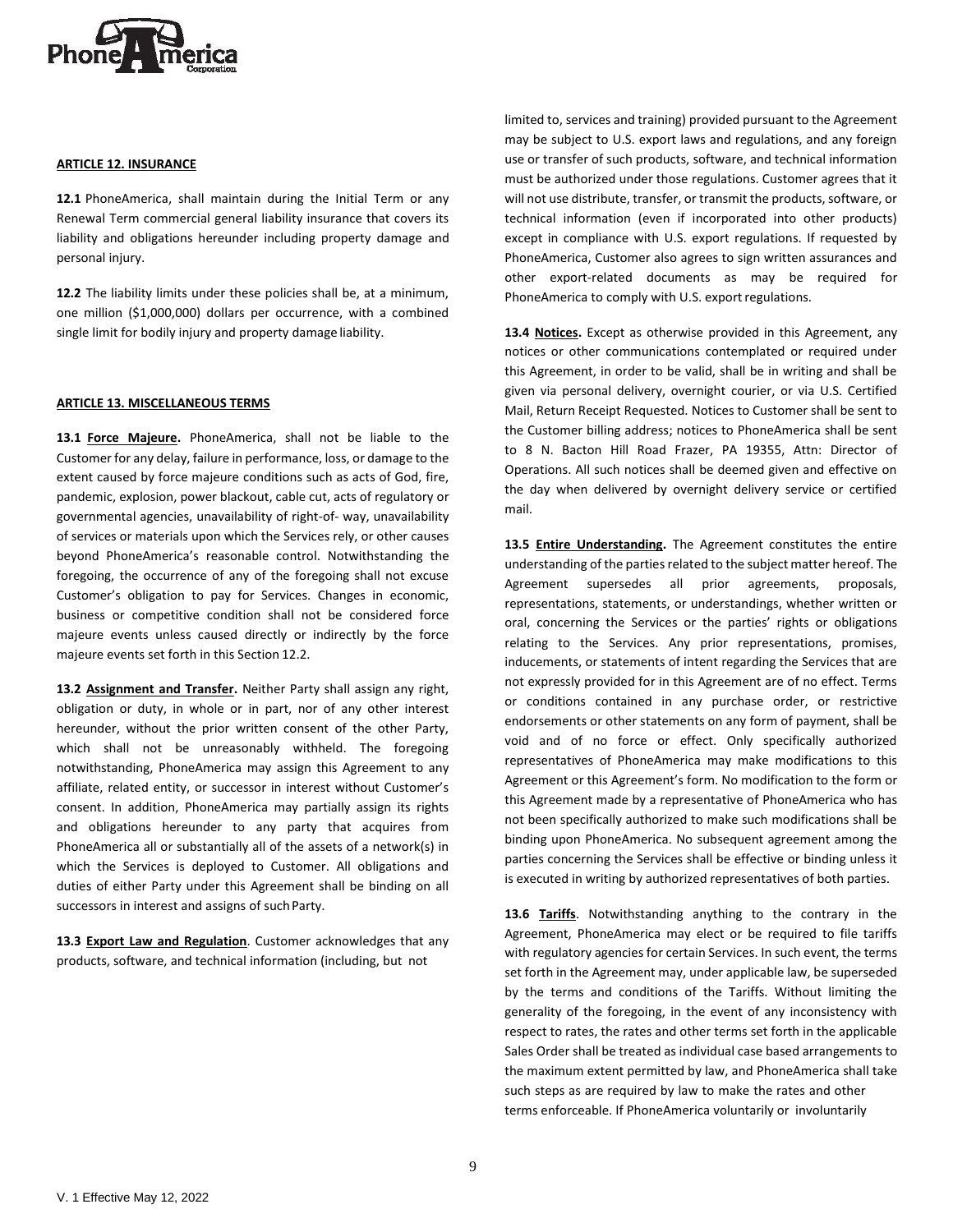

cancels or withdraws a Tariff under which a Service is provided to Customer, the Service will thereafter be provided pursuant to the Agreement and the terms and conditions contained in the Tariff immediately prior to its cancellation or withdrawal. In the event that PhoneAmerica s required by a governmental authority to modify a Tariff under which Service is provided to Customer in a manner that is material and adverse to either party, the affected party may terminate the applicable Sales Order upon a minimum thirty (30) days' prior notice to the other party, without furtherliability.

**13.7 Construction.** In the event that any portion of this Agreement is held to be invalid or unenforceable, the parties shall replace the invalid or unenforceable portion with another provision that, as nearly as possible, reflects the original intention of the parties, and the remainder of this Agreement shall remain in full force andeffect.

**13.8 Survival.** The rights and obligations of either party that by their nature would continue beyond the expiration or termination of this Agreement or any Service Order, including without limitation representations and warranties, indemnifications, and limitations of liability, shall survive termination or expiration of this Agreement or any Service Order for a period of twelve (12) months.

**13.9 Choice of Law.** The domestic law of the state of Florida shall govern the construction, interpretation, and performance of this Agreement, except to the extent superseded by federal law.

**13.10 No Third Party Beneficiaries.** This Agreement does not expressly or implicitly provide any third party (including users) with any remedy, claim, liability, reimbursement, cause of action, or other right or privilege.

**13.11 No Waiver.** No failure by either party to enforce any rights hereunder shall constitute a waiver of such right(s).

**13.12 Independent Contractors.** The Parties to this Agreement are independent contractors. Neither Party is an agent, representative, or partner of the other Party. Neither Party shall have any right, power, or authority to enter into any agreement for, or on behalf of, or incur any obligation or liability of, or to otherwise bind, the other Party. This Agreement shall not be interpreted or construed to create an association, agency, joint venture, or partnership between the Parties or to impose any liability attributable to such a relationship upon either Party.

**13.13 Article Headings.** The article headings used herein are for reference only and shall not limit or control any term or provision of this Agreement or the interpretation or construction thereof.

**13.14 Compliance with Laws**. Each of the Parties agrees to comply with all applicable local, state and federal laws and regulations and ordinances in the performance of its respective obligations under this Agreement.

# **ADDITIONAL TERMS APPLICABLE TO VOICE SERVICES AND HOSPITALITY VOICE SERVICES**

**In addition to provisions 1 THROUGH 13 above, the following Articles 16 through 20 are specifically applicable to Voice Services.**

## **ARTICLE 14: USAGE BILLING**

14.1 Voice Service calling plans billed as a flat monthly fee may not include certain call types. These excluded call types will instead be charged on a per-call basis (e.g., operator services) or a measured basis (e.g., international calls). Generally, for billing purposes, a measured call begins when the call is answered by the called party or an automated answering device (such as an answering machine or fax machine); it ends when one of the parties disconnects thecall.

14.2 Except as otherwise provided in these General Terms and Conditions, Voice Service measured calls are recorded in whole minutes, with partial minutes rounded up to the next whole minute. If the computed charge for a measured call or for taxes or surcharges includes a fraction of a cent, the fraction is rounded up to the nearest whole cent.

14.3 Notwithstanding anything to the contrary in this Agreement, some providers (e.g., those involved in calls to foreign countries) charge for a completed call when the called party's line rings or after a certain number of rings. If such a provider charges PhoneAmerica, or its Associated Parties, as if such a call were answered by the called party, PhoneAmerica will charge Customer for a completed call. Voice Service, including Hospitality Voice Service.

## **ARTICLE 15: USE POLICY**

**15.1 Additional Use Restrictions.** Except as otherwise provided in the General Terms and Conditions, Voice Service may only be used at Service Location(s) where such service is installed by PhoneAmerica. Customer understands and acknowledges that if Customer attempts to install or use the PhoneAmerica Equipment or Voice Service at another location, Voice Service, including but not limited to 911/E911, may fail to function or may function improperly. It will be considered a material violation of this Agreement if Customer moves Voice Service to another location without first notifying PhoneAmerica. Customer expressly agrees not to use Voice Service for auto-dialing, continuous or extensive call forwarding, telemarketing, fax broadcasting or fax blasting, or for any other use that results in excessive usage inconsistent with standard commercial calling patterns. If PhoneAmerica determines, in its sole discretion, that Customer's use of Voice Service is excessive or in violation of this Agreement, PhoneAmerica reserves the right, among other things, to terminate or modify Voice Service immediately and without notice.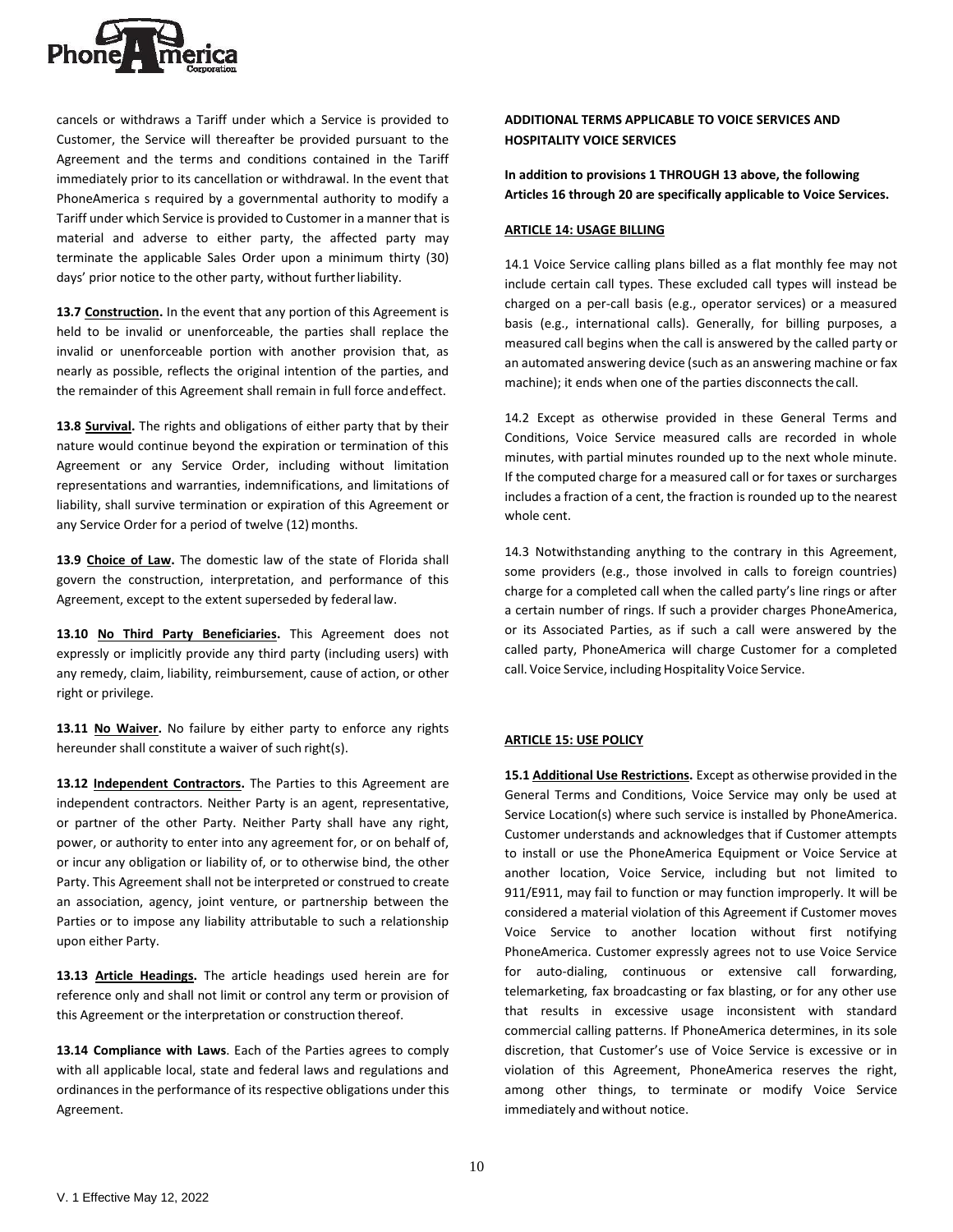

### **ARTICLE 16A: SERVICE LIMITATION**

**16A.1 Disruption of Service**. Customer acknowledges and understands that Voice Service will not be available for use under certain circumstances, including without limitation when the network or facilities are not operating or if normal electrical power to the MTA, ATA or ALG is interrupted and such equipment does not have a functioning backup. Customer also understands and acknowledges that the performance of the battery backup is not guaranteed. If the battery backup does not provide power, Voice Services will not function until normal power is restored. Customer also understands that certain online features of Voice Service, where such features are available, will not be available under certain circumstances, including but not limited to the interruption of the Internet connection.

**16A.2 Provision of Service**. Subject to the terms and conditions herein, Voice Services are intended for commercial use only.

**16A.3 LIMITATION OF LIABILITY AND INDEMNIFICATION.**  CUSTOMER ACKNOWLEDGES AND AGREES THAT NEITHER PHONEAMERICA NOR ITS ASSOCIATED PARTIES WILL BE LIABLE FOR ANY VOICE SERVICE OUTAGE, OR DISRUPTION EXCEPT TO THE EXTENT CAUSED BY THE FRAUD OR WILLFUL MISCONDUCT OF PHONEAMERICA. CUSTOMER AGREE TO DEFEND, INDEMNIFY, AND HOLD HARMLESS PHONEAMERICA AND ITS ASSOCIATED PARTIES FROM ANY AND ALL CLAIMS, LOSSES, DAMAGES, FINES, PENALTIES, COSTS, AND EXPENSES (INCLUDING BUT NOT LIMITED TO REASONABLE ATTORNEY FEES) BY, OR ON BEHALF OF, CUSTOMER OR ANY THIRD PARTY OR USER OF THE VOICE SERVICES RELATING TO THE FAILURE OR DISRUPTION OF THE SERVICES, EXCEPT TO THE EXTENT CAUSED BY THE FRAUD OR WILLFUL MISCONDUCT OF PHONEAMERICA.

### **ARTICLE 17: LIMITATIONS OF 911/E911**

**17.1 Limitations.** Voice Services includes a 911/ Enhanced 911 function ("911/E911") that may differ from the 911 or Enhanced 911 function furnished by other providers. As such, it may have certain limitations. CUSTOMER ACKNOWLEDGES AND ACCEPTS ANY LIMITATIONS OF 911/E911.

**17.2 Correct Address.** In order for Customer's 911/E911 calls to be properly directed to emergency services, PhoneAmerica must have Customer's correct Service Location address. If Customer moves Voice Service to a different Service Location without PhoneAmerica's approval, 911/E911 calls may be directed to the wrong emergency authority, may transmit the wrong Service Location address, and/or Voice Service (including 911/E911) may fail altogether. Therefore, Customer must contact PhoneAmerica at least five (5) days before moving Voice Service to a new Service Location. All changes in Service Location require PhoneAmerica's prior approval.

**17.3 Service Interruptions.** Customer acknowledges and understands that certain Voice Service uses the electrical power in Customer's Service Location. If there is an electrical power outage, 911 calling may be interrupted if the battery backup in the associated MTA, ALA or ALG is not installed, fails, or is exhausted after several hours. Furthermore, calls, including callsto 911/E911, may not be completed if Customer exceeds its Voice Service and equipment configuration calling capacity or if there is a problem with network facilities, including network congestion, network/equipment/power failure, or another technical problem.

**17.4 Suspension and Termination by PHONEAMERICA CORP.**  Customer understands and acknowledges that Voice Service, including 911/E911, as well as all online features of Voice Service, where PhoneAmerica make these features available, will be disabled if Customer's account is suspended or terminated.

**17.5 LIMITATION OF LIABILITY AND INDEMNIFICATION.** CUSTOMER ACKNOWLEDGES AND AGREES THAT NEITHER PHONEAMERICA NOR ITS ASSOCIATED PARTIES WILL BE LIABLE FOR ANY VOICE SERVICE OUTAGE, INABILITY TO DIAL 911 USING THE SERVICES, AND/OR INABILITY TO ACCESS EMERGENCY SERVICE PERSONNEL. CUSTOMER AGREE TO DEFEND, INDEMNIFY, AND HOLD HARMLESS PHONEAMERICA AND ITS ASSOCIATED PARTIES FROM ANY AND ALL CLAIMS, LOSSES, DAMAGES, FINES, PENALTIES, COSTS, AND EXPENSES (INCLUDING BUT NOT LIMITED TO REASONABLE ATTORNEY FEES) BY, OR ON BEHALF OF, CUSTOMER OR ANY THIRD PARTY OR USER OF THE VOICE SERVICES RELATING TO THE FAILURE OR OUTAGE OF THE SERVICES, INCLUDING THOSE RELATED TO 911/E911.

## **ARTICLE 18: VOICE EQUIPMENT REQUIREMENTS**

**18.1 MTA.** To use Voice Service, Customer will need a multimedia terminal adapter ("MTA"), application layer gateway ("ALG"), analog telephone adapter ("ATA") or other adapter device. Customer can lease an MTA from PhoneAmerica, in which case it will be PhoneAmerica Equipment. Or, in some areas, PhoneAmerica may permit Customer to use Voice Service with an MTA that Customer has purchased, in which case the MTA will be Customer Equipment. Customer agrees to keep the MTA plugged into a working electrical power outlet at all times.

**18.2 Incompatible Equipment and Services.** Customer acknowledges and understands Voice Service may not support or be compatible with:

(a) Non-recommended configurations including but not limited to MTAs, ATAs or ALGs not currently certified by PhoneAmerica as compatible with Voice Service;

(b) Certain non-voice communications equipment, including certain makes or models of alarm and security systems, certain medical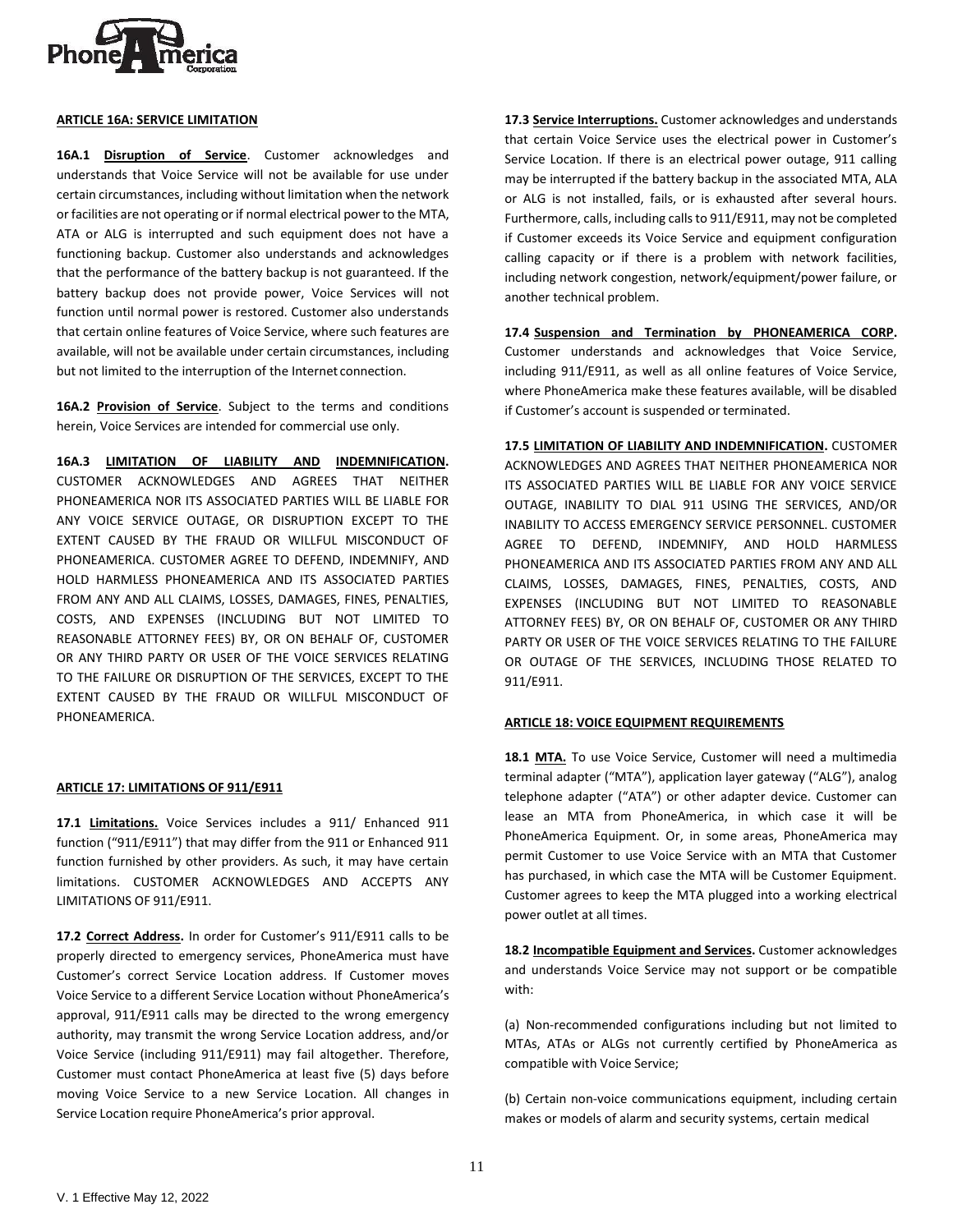

monitoring devices, certain fax machines, and certain "dial-up" modems;

(c) Rotary-dial phone handsets, pulse-dial phone handsets, and models of other voice-related communications equipment such as certain private branch exchange (PBX) equipment, answering machines, and traditional Caller ID units;

(d) Casual/dial around (10-10) calling; 976, 900, 700, or 500 number calling;

(e) 311, 511, or other x11 calling (other than 411 and 911); and

(f) Other call types not expressly set forth in PhoneAmerica's product literature (e.g., outbound shore-to-ship calling).

# **ARTICLE 19: ADDITIONAL LIMITATIONS ON PHONEAMERICA'S LIABILITY FOR VOICE SERVICE**

**19.1 Limitations on PhoneAmerica's Liability for Directories and Directory Assistance for Voice Service Customers.** THESE LIMITATIONS SHALL APPLY WHERE PHONEAMERICA MAKES AVAILABLE AN OPTION TO LIST CUSTOMER'S NAME, ADDRESS, AND/OR TELEPHONE NUMBER IN A PUBLISHED DIRECTORY OR DIRECTORY ASSISTANCE DATABASE, AND ONE OR MORE OF THE FOLLOWING CONDITIONS OCCURS: (i) CUSTOMER REQUESTS THAT CUSTOMER'S NAME, ADDRESS AND/OR PHONE NUMBER BE OMITTED FROM A DIRECTORY OR DIRECTORY ASSISTANCE DATABASE, BUT THAT INFORMATION IS INCLUDED IN EITHER OR BOTH; (ii) CUSTOMER REQUESTS THAT CUSTOMER'S NAME, ADDRESS AND/OR PHONE NUMBER BE INCLUDED IN A DIRECTORY OR DIRECTORY ASSISTANCE DATABASE, BUT THAT INFORMATION IS OMITTED FROM EITHER OR BOTH; OR (iii) THE PUBLISHED OR LISTED INFORMATION FOR CUSTOMER'S ACCOUNT CONTAINS MATERIAL ERRORS OR OMISSIONS. IF ANY OF THESE CONDITIONS PERTAIN, THEN THE AGGREGATE LIABILITY OF PHONEAMERICA AND ITS ASSOCIATED PARTIES SHALL NOT EXCEED THE MONTHLY CHARGES, IF ANY, WHICH CUSTOMER HAS ACTUALLY PAID TO PHONEAMERICA TO LIST, PUBLISH, NOT LIST, OR NOT PUBLISH THE INFORMATION FOR THE AFFECTED PERIOD. CUSTOMER SHALL HOLD HARMLESS PHONEAMERICA AND ITS ASSOCIATED PARTIES AGAINST ANY AND ALL CLAIMS FOR DAMAGES CAUSED OR CLAIMED TO HAVE BEEN CAUSED, DIRECTLY OR INDIRECTLY, BY THE ERRORS AND OMISSIONS REFERENCED ABOVE. FURTHERMORE, IF PHONEAMERICA MAKES AVAILABLE DIRECTORY ADVERTISING SERVICES, NEITHER PHONEAMERICA NOR ANY OF ITS ASSOCIATED PARTIES WILL BE LIABLE FOR ANY ACTS, ERRORS, OR OMISSIONS RELATED TO SUCH DIRECTORY ADVERTISING.

**19.2 CUSTOMER INFORMATION.** PhoneAmerica and its suppliers reserve the right both during the term of this Agreement and upon its termination to delete Customer's voicemail, call detail, data, files, or other information that is stored on PhoneAmerica or its

suppliers' servers or systems, in accordance with our storage policies. Customer understands and acknowledges that PhoneAmerica shall have no liability whatsoever as a result of the loss or removal of any such voicemail, call detail, data, files, or otherinformation.

**------------------------------------------------------------**

**ARTICLE 20A: ADDITIONAL TERMS APPLICABLE TO TOLL FREE SERVICES**

**In addition to Articles 1 THROUGH 13 and Articles 17 THROUGH 20, the following Article 20A is specifically applicable to Toll Free Services offered by PhoneAmerica:**

**20A.1 Limitation.** Subject to service availability, Customer may order Toll Free Services. Toll Free Services are not intended for residential use. In order to purchase and retain Toll Free Service with PhoneAmerica, Customer must have Voice Services, and must map each Toll Free telephone number ("TFN") to a Voice Service telephone number ("Associated TN"). If Customer terminates an Associated TN at any time during the Toll Free Services term, Customer must immediately: (1) map the applicable TFN to another Digital Voice telephone number on Customer's PhoneAmerica account, (2) purchase a new Digital Voice telephone number to map to the TFN,

(3) port out the TFN to another toll free carrier; or (4) disconnect the TFN. If Customer fails to take immediate action as indicated above, PhoneAmerica will disconnect the TFN. PhoneAmerica shall have no liability for loss of Toll Free Services which results from Customer failing to take immediate action as indicated above.

**20A.2 Term and Termination**. Toll Free Services are offered on a month to month basis. Customer shall have the right to terminate Toll Free Services, at any time, for any reason, upon thirty (30) days prior notice to PhoneAmerica, subject to payment of all outstanding amounts due for the Toll Free Services and the return of any and all PhoneAmerica Equipment. Termination of Toll Free Services is not subject to Termination Charges. Toll Free Services will terminate simultaneously with Customer's Voice Services.

**20A.3 Authorization.** When ordering Toll Free Service**,** as set forth or referenced in each applicable Service Order Customer authorizes PhoneAmerica to act as its agent in initiating and provisioning such Toll Free Service.

## **20A.4. Toll Free Charges**

**(a) Prices.** Toll Free Service is subject to the toll free pricing identified in the applicable Service Order.

**(b) Billing Increments**. Unless otherwise stated in a Service Order, usage-based charges will be billed on either a per-minute or permessage basis. Service calls invoiced on a per-minute basis will have an initial minimum call duration of one (1) minute, subsequent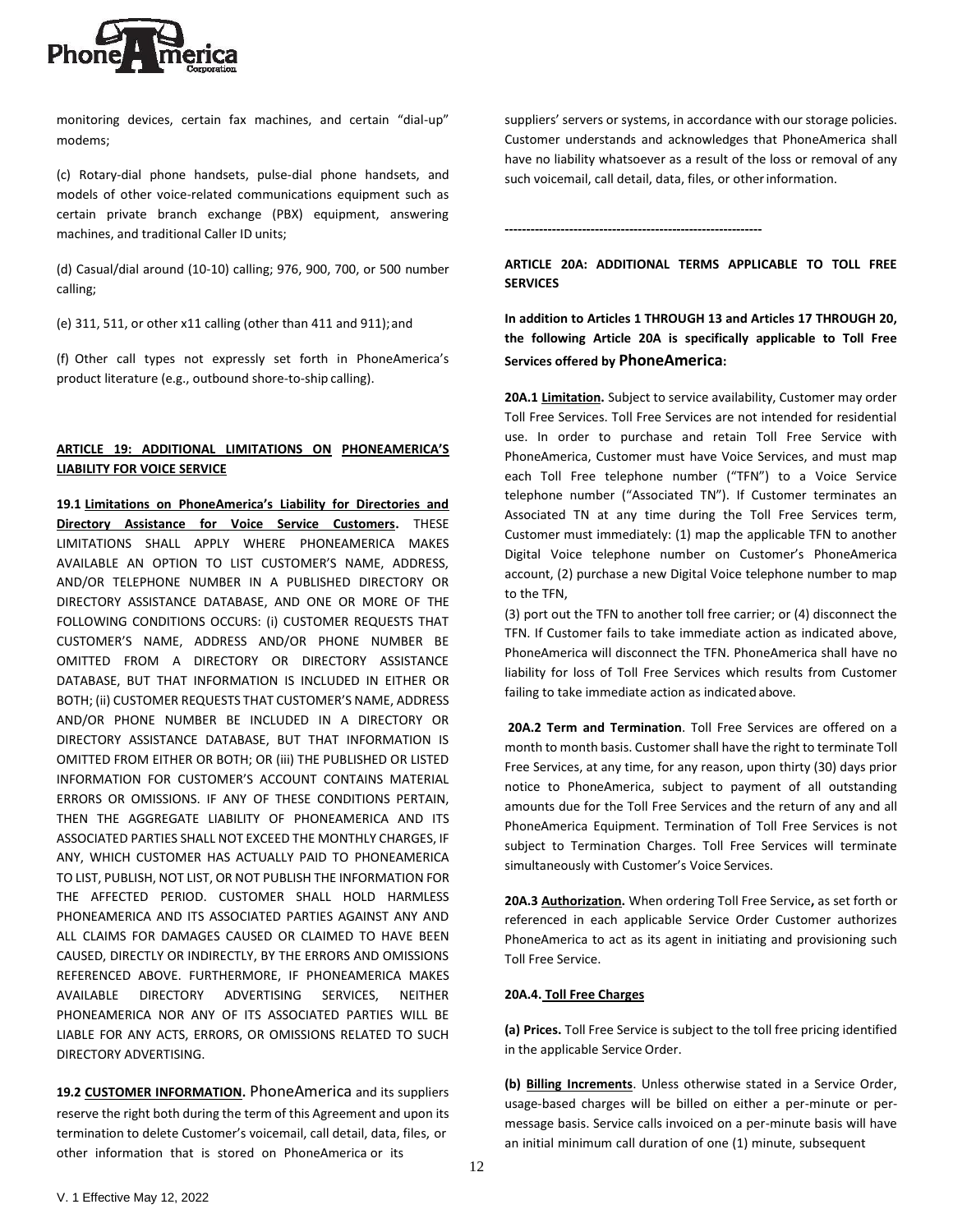

intervals of one (1) minute each, and will be billed by rounding to the next whole minute.

**(c) Rounding of Charges**. PhoneAmerica reserves the right to round up any and all invoice amounts to the nearest one (1) cent.

**(d) Provision of Service**. Subject to the terms and conditions herein, Toll Free Services are intended for commercial use only.

**------------------------------------------------------------**

#### **ARTICLE 20B: ADDITIONAL TERMS APPLICABLE TO TRUNK SERVICES**

**In addition to provisions 1 THROUGH 13 and Articles 17, 19 AND 20 above, the following Article 20B is specifically applicable to Trunk Services offered** by **PhoneAmerica:**

**20B.1 Limitation.** Subject to service availability, Customer may order Trunk Services. Trunk Services are not intended for residential use.

**20B.2 911 Notice for Trunk Services.** Customer expressly acknowledges and agrees that it has reviewed, understands, and agrees to the terms set forth below.

**(a) Customer action is essential to the protection of its employees and other users of the Trunk Services, as described below.** Multi-line telephone systems, such as PBX systems, ordinarily only transmit the same, generic location information for all 911 calls placed from any handset connected to the PBX or other system. For example, in the case of a business with telephone extensions in three buildings and multiple floors in each building, the E911 call taker would only see the same main telephone number and location that the customer has identified, regardless of which station was used to place the call. **If Customer does not take action as described below, fire, police and other emergency responders may be delayed or even prevented from timely reaching its location in response to a 911call.**

**(b)** PhoneAmerica offers the opportunity for Customers to designate up to ten different zones within their premises that would be separately identified to the E911 call taker, such as a specific floor, side of a building, or other identifying information that could assist emergency responders to more quickly reach the appropriate location. To utilize this option, Customer must in the initial or a subsequent Service Order request the assignment of Emergency Location Information numbers and provide location information for each zone exactly as it should appear to the 911 call taker. For each zone requested, up to ten, Customer will receive a phone number that PhoneAmerica will register in the 911 database or databases with the specific location information provided by Customer. Customer is solely responsible for programming its telephone system to map each station to one of these numbers, and for updating the system as necessary to reflect moves or additions of stations within the premises.

**(c)** Many states now require businesses using multi-line telephone systems to program their systems to transmit specific location information for 911 calls. Customer acknowledges and understands that it, and not PhoneAmerica, bears sole responsibility to ensure that it identifies and complies with all such applicable laws, and any failure to do so is a breach of the Agreement. Customer represents, warrants and covenants that it will utilize the PhoneAmerica Emergency Location Information numbers described above at least to the extent required by law, and that Customer does not require the use of more than ten different location identifiers or other features not currently offered under this Agreement in order to comply with applicable laws. Customer also warrants that it does not currently have "Private Switch/Automatic Location Identification" service in connection with its existing telephone service from another provider at the location(s) for which it has ordered Trunk Services from PhoneAmerica.

**(d)** PhoneAmerica will post only the main billing telephone number in the 911 database or databases using Customer's billing address as the Registered Location, unless Customer requests the assignment of Emergency Location Information as set forth above. Customer must notify PhoneAmerica, at least five (5) days prior to moving the Trunk Service to another location. Customer acknowledges that if they move prior to providing such notice and a 911 call is placed using the Trunk Services, or if Customer when using Emergency Location Information numbers does not timely update their telephone system to account for internal moves, adds and changes, the E911 call taker may see incorrect or incomplete location information and the caller may need to confirm their actual location information to the call taker. **(e)** Some businesses elect to make test calls to 911 from multiple stations to verify that the 911 call taker receives the desired location information and is able to call back one or more of the telephone numbers that they receive to confirm it rings to the station from which the 911 call was placed. If Customer chooses to do so, it agrees to obtain prior approval from the relevant emergency communications center and assumes all responsibility for the placement of such calls.

#### **20B.3 Recommended Battery Back-Up is NOT Included**

Customer acknowledges and understands that the Trunk Services use the electrical power from the Service Location. Customer understands and acknowledges that they may lose access to and use of the Trunk Services, including 911/E911, if electrical power to the Integrated Access Device (IAD), PBX switch, and/or handsets is interrupted and such devices are not supported by a working battery backup. Customer also understands and acknowledges Phone-America does not provide a battery backup for such devices and Customer is urged to arrange for their own backup power supply to these devices. In the event of a power outage, the duration of Trunk Service during a power outage using the PhoneAmerica Equipment installed to provide Trunk Service will depend on Customer's backup power choice. If the IAD is disconnected or removed and/or a battery is not charged, Trunk Service, including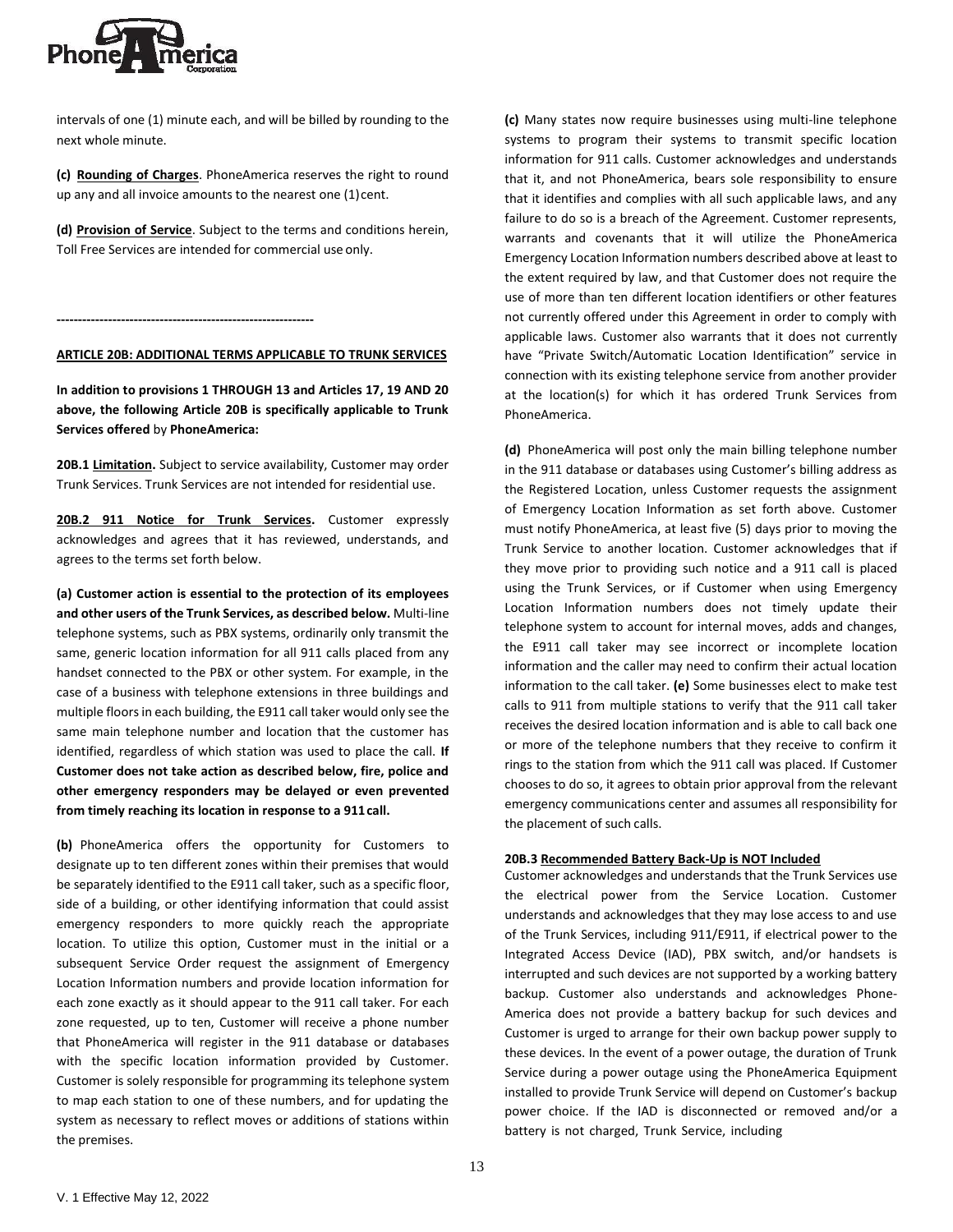

access to 911, will not be available. Customer acknowledges and agrees that in the event of a power failure, PhoneAmerica bears no responsibility for such loss of service.

### **20B.4 Customer Responsibility for Telephone Equipment**

(a) Customer is solely responsible for providing and maintaining working PBX equipment and handsets (Customer- Provided Equipment), notifying and training its users regarding proper use of the system in accordance with applicable, including regulatory, requirements, and for any programming to its telephone system that may be necessary to enable direct dialing of N11 numbers such as 911 and to enable calls to be connected to new area codes. Customer also acknowledges and accepts that PhoneAmerica does not support seven- digit local calling even in areas of the country that still permit that option, and Customer will program its system as necessary to support ten-digit dialing for local calls.

(b) PhoneAmerica shall not be responsible to the Customer if changes in any of the facilities, operations or procedures of PhoneAmerica utilized in the provision of Trunk Service render any Customer-Provided Equipment or other equipment provided by a Customer obsolete or require modification or alteration of such equipment or system or otherwise affect its use or performance.

(c) Customer must arrange its Customer-Provided Equipment to provide for the interception of assigned but unused station numbers. A call intercepted by the attendant will be considered to be completed and subject to a charge for the call.

(d) Customer acknowledges and agrees that Trunk Service is not compatible with alarm and security systems, certain medical monitoring devices, certain fax machines, and certain "dial-up" modems. Customer's attempt to use any such systems in connection with Trunk Services is solely at its own risk and PhoneAmerica shall not be liable for any damages whatsoever for any non-operation or damage to such services or devices.

#### **20B.5 Trunk Service Charges.**

(a) **Prices.** Trunk Service is subject to the trunk service pricing identified in the applicable Service Order.

(b) **Billing Increments**. Unless otherwise stated in a Service Order, domestic long distance calls, and in-bound domestic calls to toll-free numbers associated with Trunk Services will be billed on a per-minute or per-message basis. Service calls invoiced on a per-minute basis will have an initial minimum call duration of one (1) minute, subsequent intervals of one (1) minute each, and will be billed by rounding to the next whole minute. All other calls will be billed in accordance with the increments identified in the pricing lists and fees found on service order. For purposes of this section, "domestic" means calls within the continental United States.

**ADDITIONAL TERMS APPLICABLE TO PRI SERVICES**

**------------------------------------------------------------**

**In addition to provisions 1 THROUGH 13 and Articles 17, 19, 20 and 20B above, the following Article xxx - xxx is specifically applicable to PRI Services offered by PhoneAmerica:**

**21. Local Area**. Notwithstanding anything to the contrary in the Agreement or in any Proposal, Customer acknowledges and agrees that PhoneAmerica will provide Customer with PRIs to serve only one local calling area (LATA) per PRI at the Customer locations served by PhoneAmerica under the Proposal(s).

**22. Telephone Number Assignment.** Customershall assign telephone numbers from NPANXXs consistent with the PhoneAmerica Rate Center associated with such NPANXX. Customer shall terminate only local calls to its PRIs and all calls shall be rated as if originated and terminated based on the Rate Center served by the Proposal (and the ILEC local calling scope and NPANXX associated with such Rate Center). Customer shall be responsible for all toll or long distance charges for Customer's end users at the applicable PhoneAmerica long distance rates set forth in PhoneAmerica tariffs and/or price lists (including in instances where the Customer's end users' local calling area differs from the local calling area of the relevant ILEC, and including calls that are unauthorized and/or originated by fraudulent means).

**23. Traffic Thresholds.** If Customer's traffic is comprised of greater than twenty percent (20%) of traffic originating from and/or terminating to third parties other than the ILEC, an additional \$0.02 penalty will be applied to all minutes exceeding this twenty percent (20%) threshold.

**24. Signaling Information.** Customer shall pass all signaling information it receives or generates associated with the traffic it sends to PhoneAmerica, including but not limited to originating line information, such as Calling Party Number ("CPN") and Automatic Number Identification ("ANI") and shall require its end users to comply with legal requirements pertaining to caller identification. If Customer does not send PhoneAmerica the correct signaling information or removes such information, including but not limited to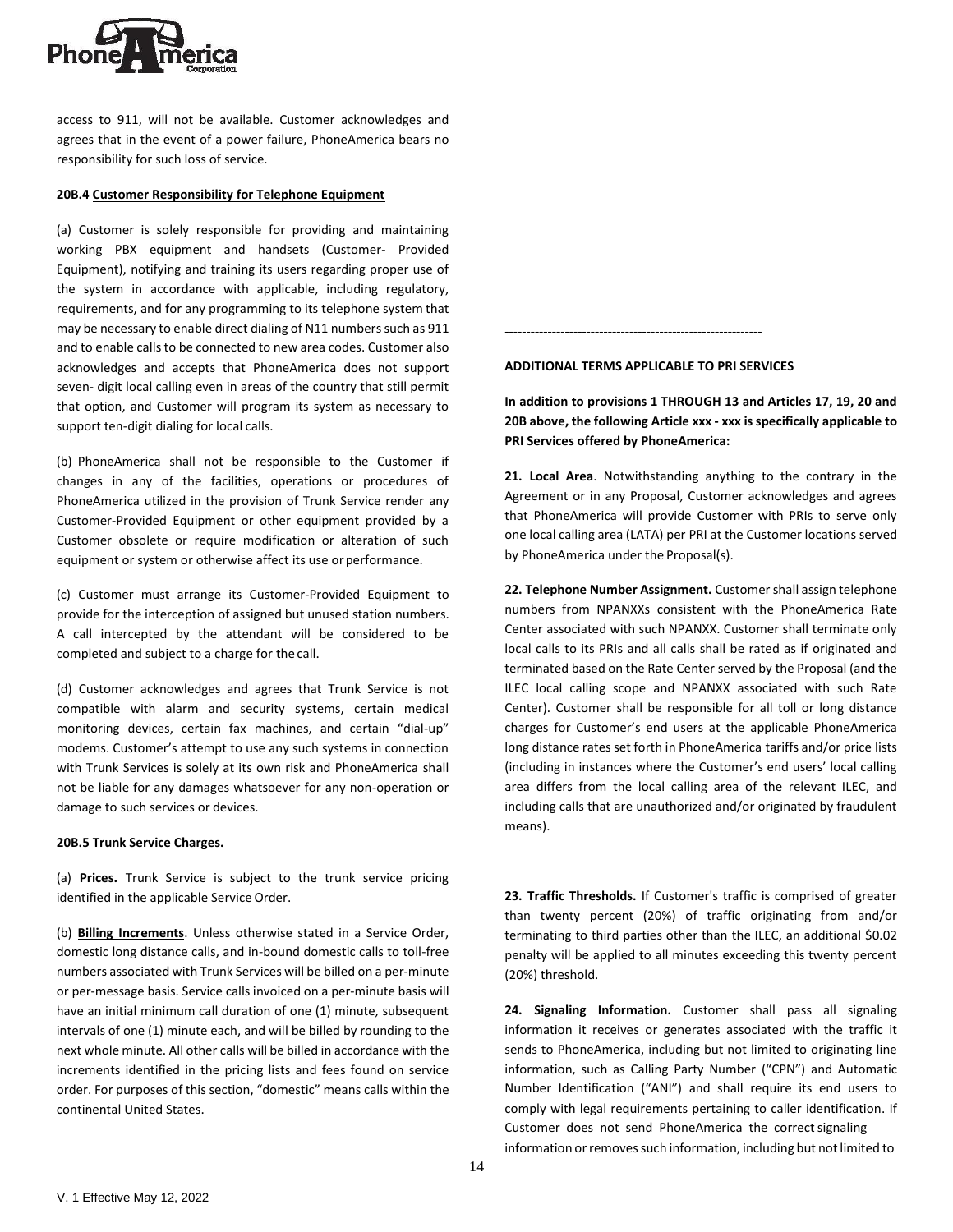

CPN and ANI, PhoneAmerica shall be entitled to charge Customer PhoneAmerica's tariffed per minute access charge rates associated with such traffic and shall also pass through any access or other charges assessed against PhoneAmerica by any other carrier for such traffic. In addition, PhoneAmerica reserves the right to terminate this Agreement immediately, cease providing any or all of the Services, and pursue any other remedies available to it if Customer does not send correct signaling information.

**25. Reasonable Usage.** Customer acknowledges that the charges for PRI Services ordered by Customer are based upon certain levels of usage. PhoneAmerica shall have the right to require Customer to purchase additional PRIs from PhoneAmerica if monthly traffic on a PRI exceeds 100,000 minutes per month or if the peak usage on a PRI exceeds 1,000 minutes per hour during normal business hours. At PhoneAmerica's option, if Customer does not cooperate with PhoneAmerica to purchase such additional PRIs, PhoneAmerica shall install such PRIs at its convenience and begin billing Customer for same or will charge Customer \$.02 per minute on each minute of use over the threshold set forth in this Section. For purposes of this Agreement, the phrase "normal business hours" shall mean Monday through Friday from 9:00 AM to 6:00 PM Eastern Time.

**26. Customer's Responsibilitiesto Third Parties/Third Party Charges.** 

PhoneAmerica makes no representations or warranties regarding the relationship, responsibilities, or obligations Customer may have with any other service provider or telecommunications carrier with which Customer interconnects, either directly or indirectly, or through use of PhoneAmerica's Service(s). Unless otherwise set forth in a Proposal executed by the Parties, Customer is solely responsible for coordination of any and all third party services necessary for Customer's use of PhoneAmerica's Services ("Third Party Services"). Customer acknowledges and agrees that Customer is solely responsible for identifying and paying any and all charges and expenses associated with any Third Party Services used by Customer in connection with PhoneAmerica's Services or due to Customer's use of PhoneAmerica Services, or Customer's provision of service to end users, including, without limitation, any applicable monthly charges, usage charges, long distance charges, installation charges, nonrecurring charges, cross connection charges, applicable termination/cancellation charges, access charges, reciprocal compensation charges, and transiting charges, whether imposed pursuant to tariff, contract, or regulatory edict.

**27. REGULATORY REQUIREMENTS.** PhoneAmerica makes no representations or warranties of any kind With respect to the jurisdictional nature or regulatory classification of the traffic associated with Customer's services to its end users that incorporate the PhoneAmerica Services provided hereunder. Customer is responsible for identifying and complying with all Regulatory Requirements that may apply to Customer (whether now existing or that may exist during the course of this Agreement and any renewals thereof) and its services to its end users, including, but not limited to, Regulatory Requirements that pertain to: federal or state regulatory

approvals or filing requirements; federal or state universal service fund contributions; and payment of federal, state, or local regulatory fees, franchise or license fees, and taxes. PhoneAmerica RESERVES THE RIGHT TO INCREASE OR DECREASE RATES ST ANY TIME. If any Regulatory Requirement has the effect of canceling, changing or superseding any material term with respect to the delivery of Service(s) (other than changes which are the subject of a rate increase as described in the foregoing sentence), then this Agreement will be deemed modified in such a way as the Parties mutually agree is consistent with the form, intent and purpose of this Agreement and is necessary to comply with the Regulatory Requirement. If the Parties cannot agree to modifications necessary to comply with a Regulatory Requirement within thirty (30) days after the Regulatory Requirement is effective, then either Party may terminate this Agreement and/or any Service(s) impacted by the Regulatory Requirement effective as of the date of such Party's notice to the other Party.

**28. E911 Databases, CNAM and Directory Listings.** Customer shall be responsible for provision of 911 and E911, CNAM and directory listing information and database updates to its end users without PhoneAmerica's assistance or intervention. PhoneAmerica is not responsible for any losses, claims, demands, suits or any liability whatsoever, whether suffered, made, instituted or asserted by the Customer, Customer's end users, or by any other party or person related to E911, CNAM, or Directory Listings.

**29. Letters of Agency.** Customer shall be responsible for providing PhoneAmerica with letters of agency ("LOA"), compliant with state and federal slamming rules and regulations and satisfactory in both form and content to PhoneAmerica, from Customer's end users authorizing the applicable Service(s). Customer acknowledges that service will not be ported or activated unless and until said LOAs are received by PhoneAmerica.

**30. Law Enforcement.** Customer shall be responsible for responding to all requests from law enforcement or other governmental agencies, whether transmitted through PhoneAmerica or directly to Customer regarding information about Customer's end users. Customer shall be responsible for complying with all Communications Assistance for Law Enforcement Act requirements and requests. Should Customer require PhoneAmerica's assistance with responding to law enforcement or other requests, PhoneAmerica shall charge Customers its tariffed maintenance rates.

**31. Local Number Portability.** Customer is solely responsible for compliance with all applicable FCC rules and policies regarding LNP and telephone numbering resources, and shall, on a timely basis, provide to PhoneAmerica, upon PhoneAmerica's request, with any and all requested utilization information, including copies of the Customer's FCC Form 502s, for all telephone numbers provided by PhoneAmerica to Customer pursuant to this Agreement. Upon request by PhoneAmerica or a New Local Service Provider ("NLSP"), Customer shall, on a timely basis, provide PhoneAmerica